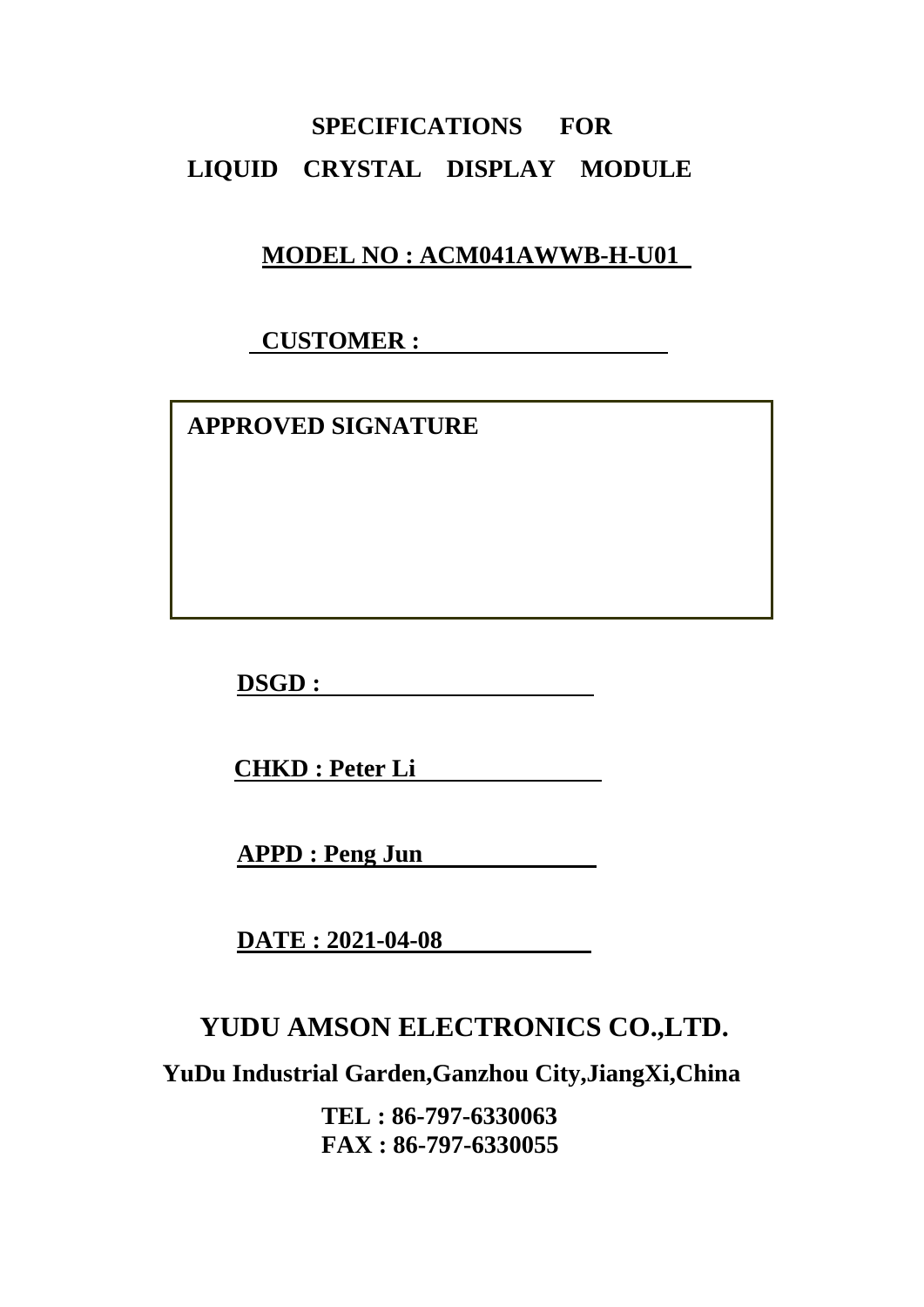

| <b>Revision Record</b> |            |                  |                                      |                        |  |
|------------------------|------------|------------------|--------------------------------------|------------------------|--|
| No.                    | Date       | Model No.        | Version                              | Remarks                |  |
| $\mathbf{1}$           | 2021-04-08 | ACM041AWWB-H-U01 | $\ensuremath{\mathsf{REV}}\xspace.0$ | Spec<br>RoHs-Compliant |  |
|                        |            |                  |                                      |                        |  |
|                        |            |                  |                                      |                        |  |
|                        |            |                  |                                      |                        |  |
|                        |            |                  |                                      |                        |  |
|                        |            |                  |                                      |                        |  |
|                        |            |                  |                                      |                        |  |
|                        |            |                  |                                      |                        |  |
|                        |            |                  |                                      |                        |  |
|                        |            |                  |                                      |                        |  |
|                        |            |                  |                                      |                        |  |
|                        |            |                  |                                      |                        |  |
|                        |            |                  |                                      |                        |  |
|                        |            |                  |                                      |                        |  |
|                        |            |                  |                                      |                        |  |
|                        |            |                  |                                      |                        |  |
|                        |            |                  |                                      |                        |  |
|                        |            |                  |                                      |                        |  |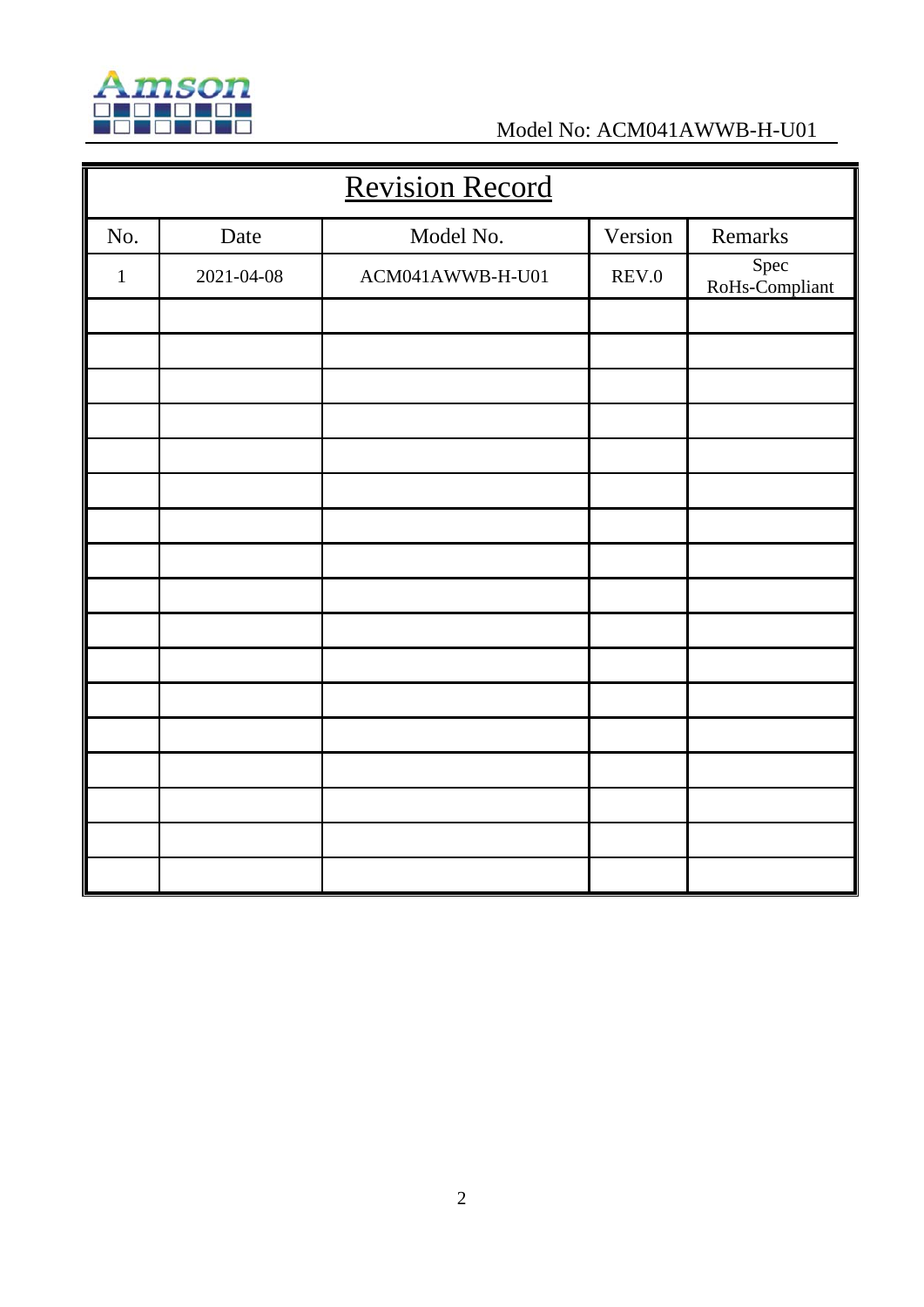

# **GENERAL SPECIFICATION**

| <b>ITEM</b>           |                                       |                  | <b>DESCRIPTION</b> |       |  |
|-----------------------|---------------------------------------|------------------|--------------------|-------|--|
| Product No            |                                       | ACM041AWWB-H-U01 |                    |       |  |
| OLED Type             | <b>OLED</b> White & Black             |                  |                    |       |  |
| <b>Rear Polarizer</b> | Reflective                            |                  |                    |       |  |
| <b>Backlight Type</b> | <b>OLED</b>                           |                  |                    |       |  |
| <b>OLED</b> Color     | $\Box$ Yellow                         | $\Box$ Green     | $\Box$ Amber       | White |  |
| Temperature<br>Range  | Wide Temp., 5V, Single Supply Voltage |                  |                    |       |  |
| Frame                 | $\Box$ Black                          |                  |                    |       |  |

# **TO BE VERY CAREFUL !**

The OLED driver ICs are made by CMOS process, which are very easy to be damaged by static charge, make sure the user is grounded when handling the LCM. ※**This parts comply with RoHs**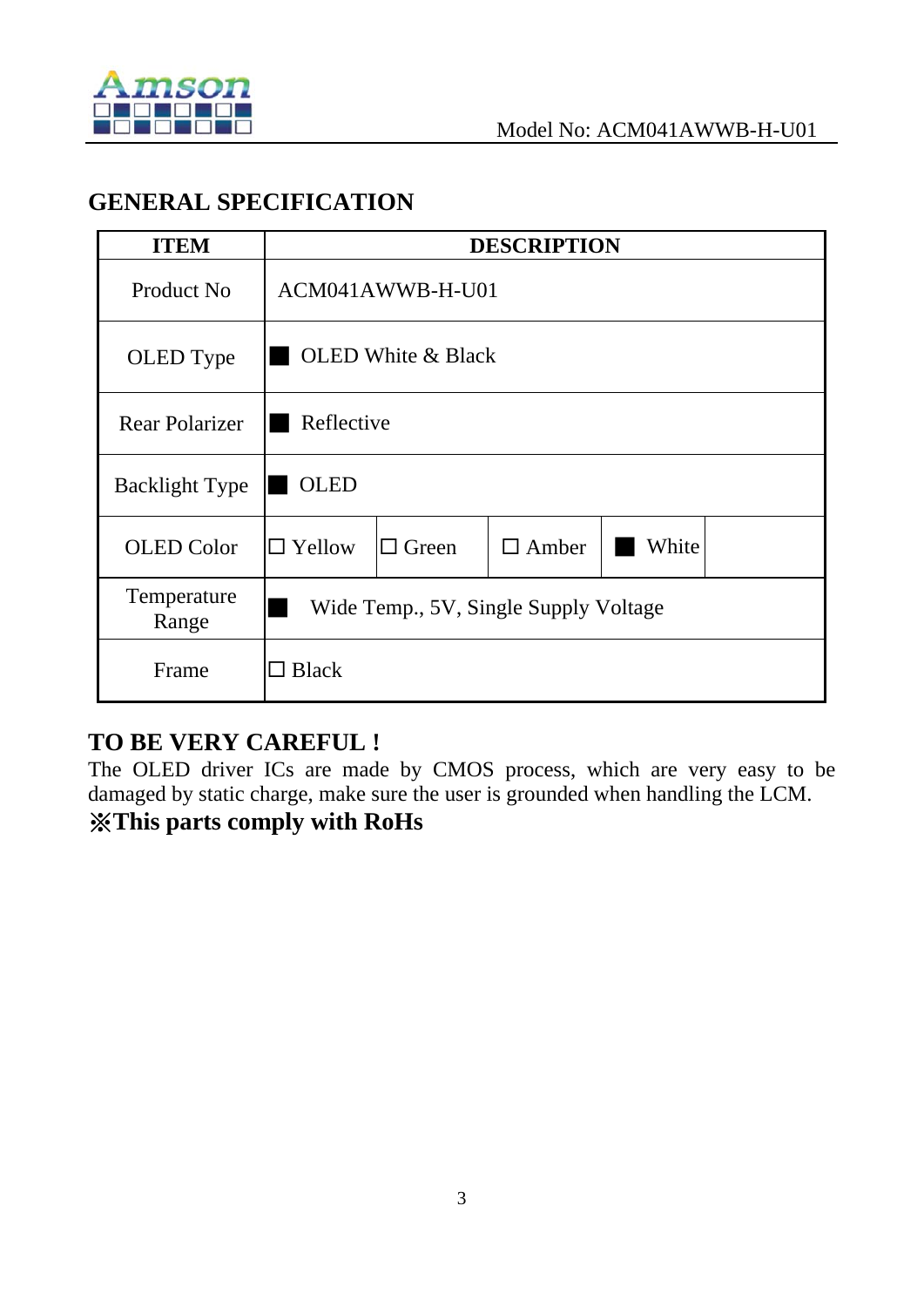

# **EXTERNAL DIMENSION**.

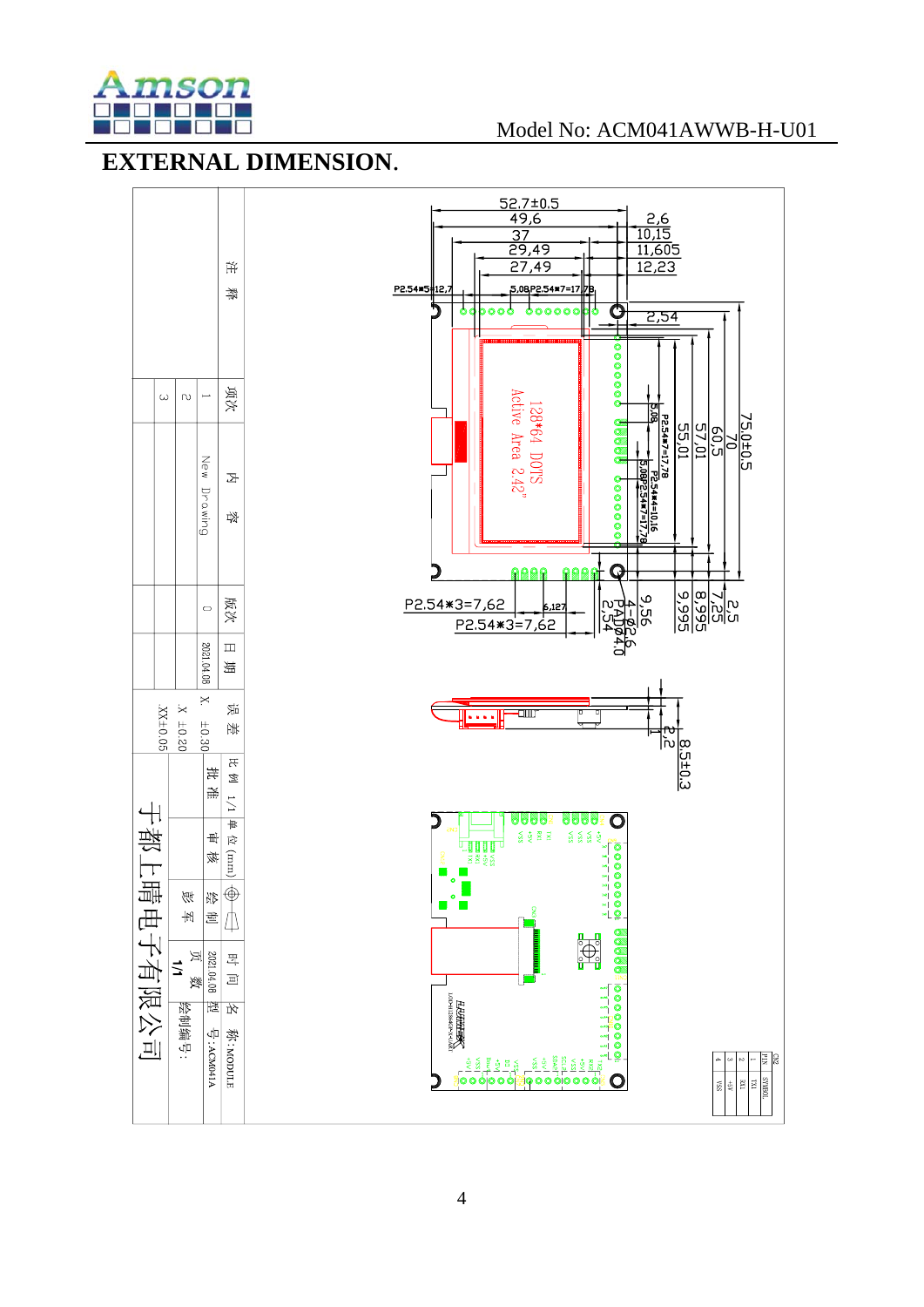

# **ABSOLUTE MAXIMUM RATING**

(1) Electrical Absolute Ratings

| <b>Item</b>                | <b>Symbol</b>       | Min.   | Max.     | Unit | <b>Note</b>    |
|----------------------------|---------------------|--------|----------|------|----------------|
| Power Supply for Logic     | $V_{DD}$ - $V_{SS}$ | $-0.3$ | 5.5      | Volt | 1,2            |
| <b>Input Voltage</b>       | $V_I$               | $-0.3$ | $V_{DD}$ | Volt |                |
| Supply Voltage for Display | $\rm V_{cc}$        | 12.0   | 15.0     | Volt | $\overline{2}$ |
| Life time( $120cd/m^2$ )   |                     | 10,000 |          | hour |                |

Note 1: All the above voltages are on the basis of " $V_{SS}$ " = 0V".

Note 2: When this module is used beyond the above absolute maximum ratings, permanent breakage of the module may occur.

#### (2) Environmental Absolute Maximum Ratings

|                                    | <b>Wide Temperature</b> |                 |                 |                 |  |
|------------------------------------|-------------------------|-----------------|-----------------|-----------------|--|
| <b>Item</b>                        |                         | Operating       | <b>Storage</b>  |                 |  |
|                                    | Min,                    | Max.            | Min,            | Max.            |  |
| Ambient<br>Temperature             | $-40^{\circ}$ C         | $+70^{\circ}$ C | $-40^{\circ}$ C | $+80^{\circ}$ C |  |
| Humidity<br>(without condensation) | Note $4,5$              |                 | Note $4,6$      |                 |  |

Note 4 Background color changes slightly depending on ambient temperature. This phenomenon is reversible.

Note 5 Ta≦70℃: 75RH max

Ta>70℃: absolute humidity must be lower than the humidity of 75%RH at 70℃

Note 6 Ta at -30℃ will be <48hrs, at 80 ℃ will be <120hrs when humidity is higher than 70%.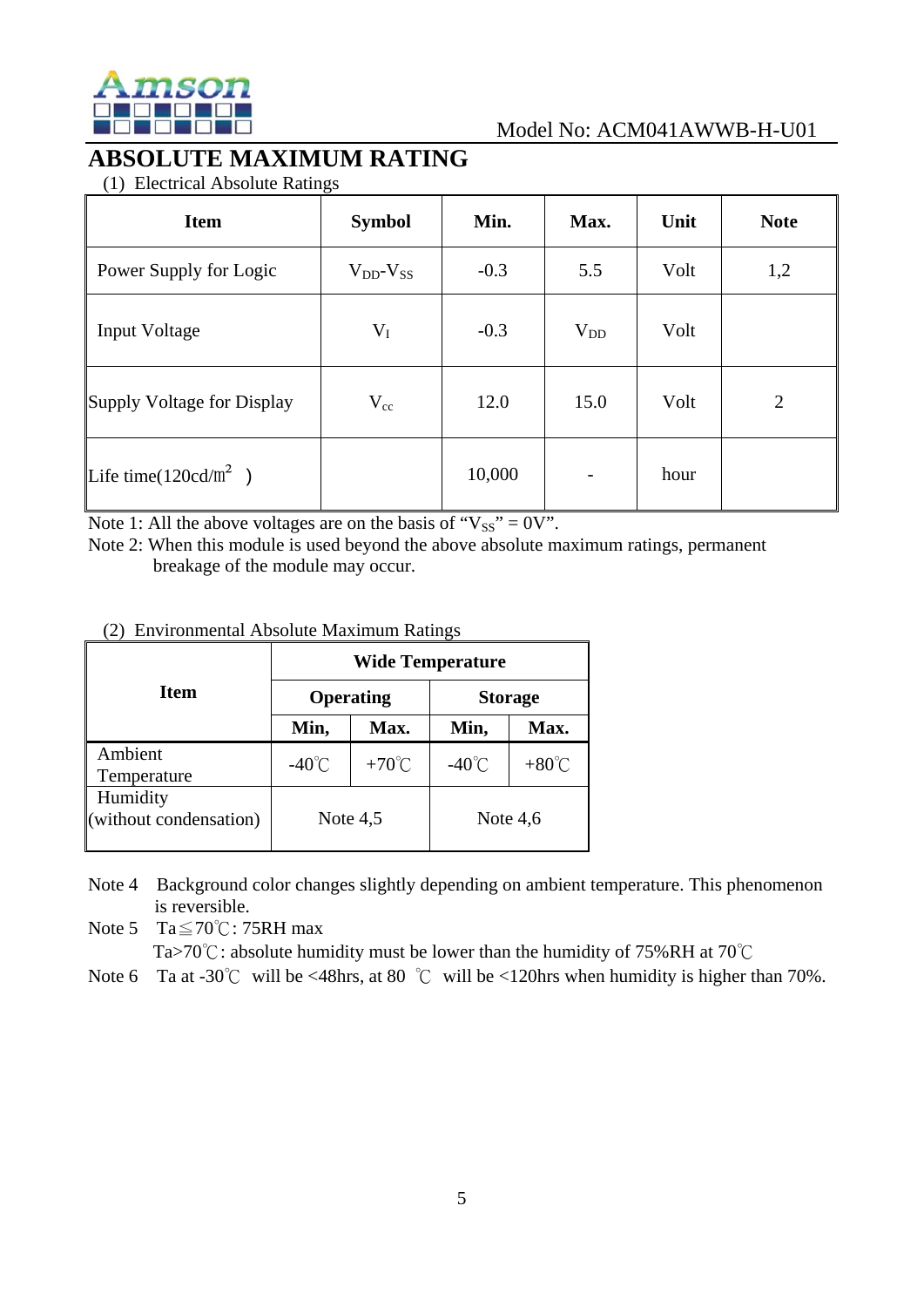

# **ELECTRICAL CHARACTERISTICS**

| <b>Item</b>                      | <b>Symbol</b>             | <b>Condition</b> | Min.               | <b>Typ</b>               | Max.               | Unit | <b>Note</b> |
|----------------------------------|---------------------------|------------------|--------------------|--------------------------|--------------------|------|-------------|
| Power Supply<br>for Logic        | $V_{DD}$ - $V_{SS}$       | -                | 4.5                | 5.0                      | 5.5                | Volt |             |
| Supply<br>Voltage for<br>Display | $V_{cc}$                  | -                | 12.5               | 13.0                     | 13.5               | Volt |             |
| <b>Input Voltage</b>             | $V_{IL}$                  | L level          | $\overline{0}$     | -                        | 0.2V <sub>DD</sub> | Volt |             |
|                                  | $V_{IH}$                  | H level          | 0.8V <sub>DD</sub> | $\overline{\phantom{a}}$ | $V_{DD}$           | Volt |             |
| Output                           | $\rm V_{OL}$              | L level          | $\mathbf{0}$       |                          | 0.1V <sub>DD</sub> | Volt |             |
| Voltage                          | $V_{OH}$                  | H level          | 0.9V <sub>DD</sub> | -                        | $V_{DD}$           | Volt |             |
| Power Supply<br>Current          | I <sub>DD</sub> Operating | $V_{DD} = 5V$    | 52                 | 57                       | 65                 | mA   |             |

# **OPTICAL CHARACTERISTICS**

| <b>Item</b>                    | <b>Symbol</b>         | <b>Condition</b> | Min.                 | Typ                      | Max.                     | Unit            | note           |
|--------------------------------|-----------------------|------------------|----------------------|--------------------------|--------------------------|-----------------|----------------|
|                                | $\Phi f(12 o' clock)$ |                  |                      | 85                       |                          |                 |                |
| Viewing angle                  | $\Phi$ b(6 o'clock)   |                  |                      | 85                       |                          |                 |                |
| range                          | $\Phi$ l(9 o'clock)   |                  |                      | 85                       |                          | Degree          | 3,4            |
|                                | $\Phi$ r(3 o'clock)   |                  |                      | 85                       |                          |                 |                |
| <b>Rise Time</b>               | <b>Tr</b>             |                  |                      | 40                       |                          |                 |                |
| Fall Time                      | <b>Tf</b>             |                  |                      | 40                       |                          | nS              | $\overline{2}$ |
| Frame<br>frequency             | Frm                   |                  |                      | $\overline{\phantom{a}}$ | $\overline{\phantom{a}}$ | Hz              |                |
| Contrast                       | Cr                    |                  | 10000                |                          |                          |                 | $\mathbf{1}$   |
| <b>Brightness</b>              | L                     |                  | 60                   | 80                       |                          | $\text{cd/m}^2$ |                |
| Peak<br>Emission<br>Wavelength | C.I.E (White)         |                  | $X=0.25$<br>$Y=0.27$ | $X=0.29$<br>$Y=0.31$     | $X=0.33$<br>$Y=0.35$     | nm              |                |

(\*Optiacl measure taken at  $V_{DD}$ =5.0V,  $V_{cc}$ =12.5V, Ta=25°C.)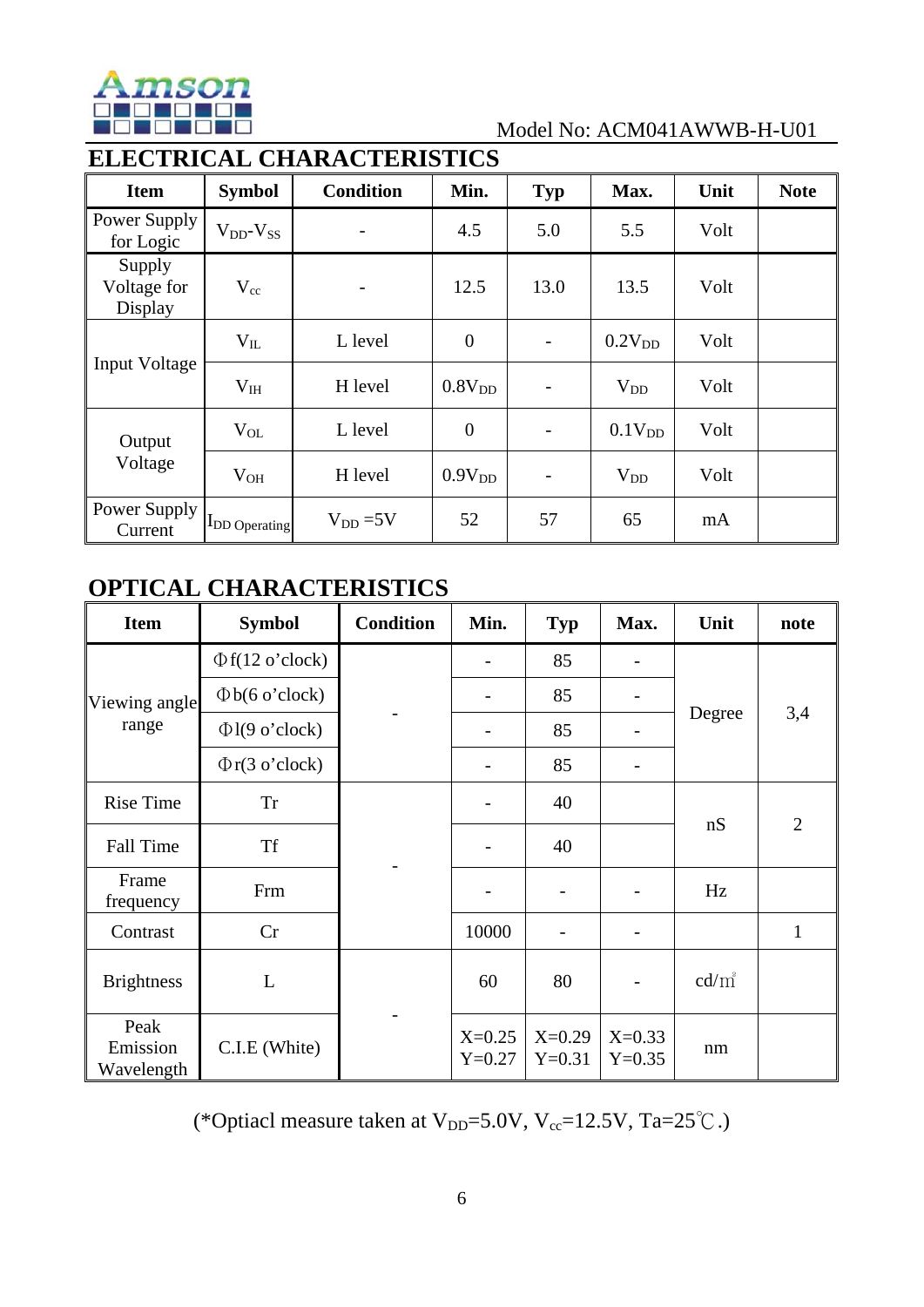

## **[Note 1] Definition of Operation Voltage (Vop)**





#### **[Note 2] Definition of Response Time (Tr, Tf)**



#### **[Note 3] Definition of Viewing Direction**

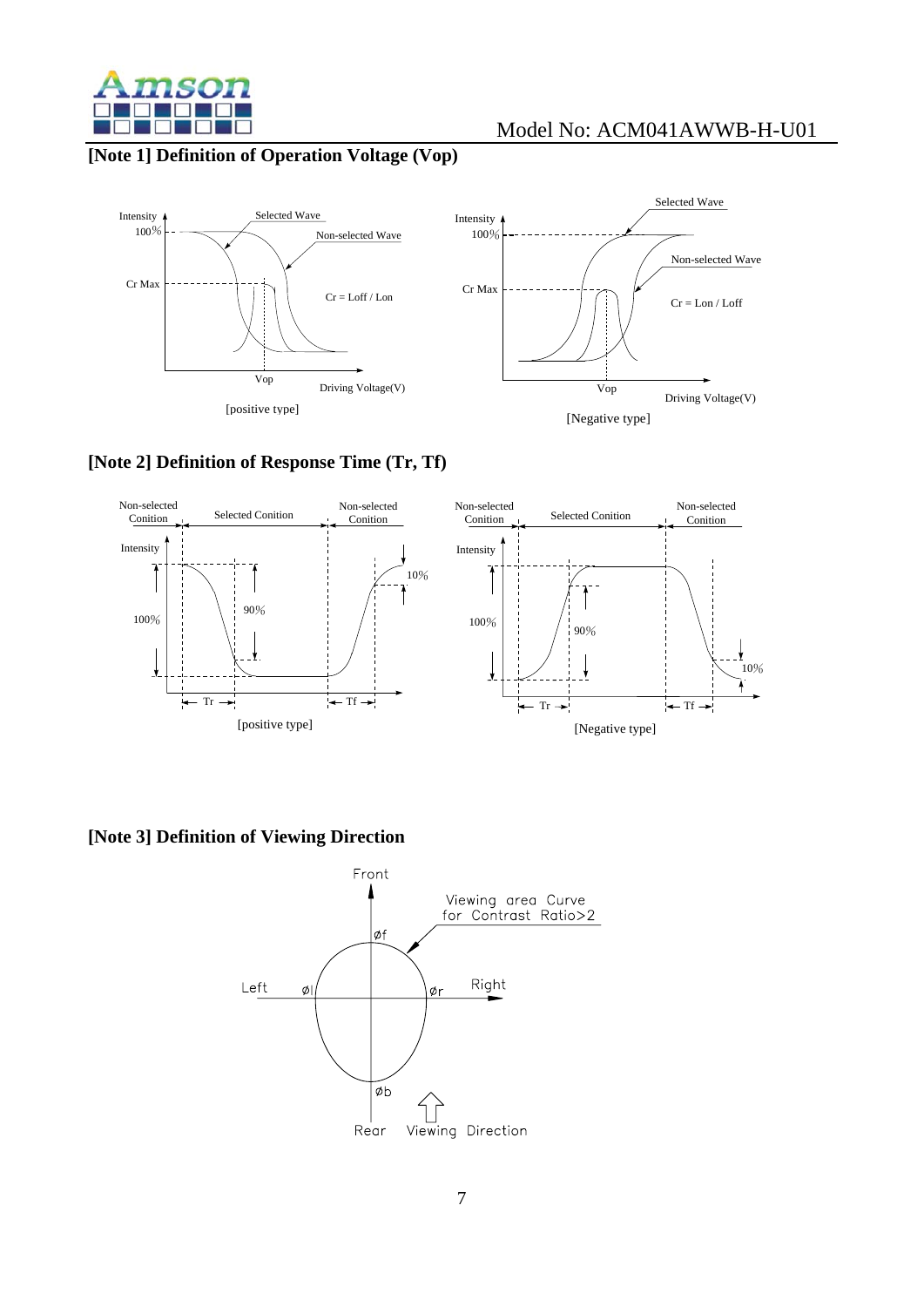

## **[Note 4] Definition of viewing angle**





# **MECHANICAL SPECIFICATION**

| <b>ITEM</b>                 | <b>DESCRIPTION</b>                    |
|-----------------------------|---------------------------------------|
| Product No.                 | ACM041AWWB-H-U01                      |
| Viewing Area                | 57.01(W)mmx29.49(H)mm                 |
| <b>Module Size</b>          | $75.0(W)\times52.7(H)\times8.5max(D)$ |
| Dot Size                    | $0.4(W)$ mm $\times$ 0.4(H)mm         |
| Dot Pitch                   | $0.43(W)$ mm $\times$ 0.43(H)mm       |
| <b>Display Format</b>       | $128$ (W) $\times$ 64 (H)             |
| <b>Controller Interface</b> |                                       |
| <b>ROM Selection</b>        |                                       |
| Built-in                    | With DC/DC Converter                  |
| Module Weight               | T.B.D.(g)                             |

# **INTERFACE PIN ASSIGNMENT(CN1)**

| Pin No.        | <b>Pin Out</b> | Level | <b>Description</b>          |
|----------------|----------------|-------|-----------------------------|
|                | TX1            | H/L   | Serial Transmit Signal      |
| $\overline{2}$ | RX1            | H/L   | Serial Receive Signal       |
| 3              | $+5V$          | $+5V$ | <b>Power Supply Voltage</b> |
| 4              | <b>VSS</b>     | 0V    | Power Supply Ground         |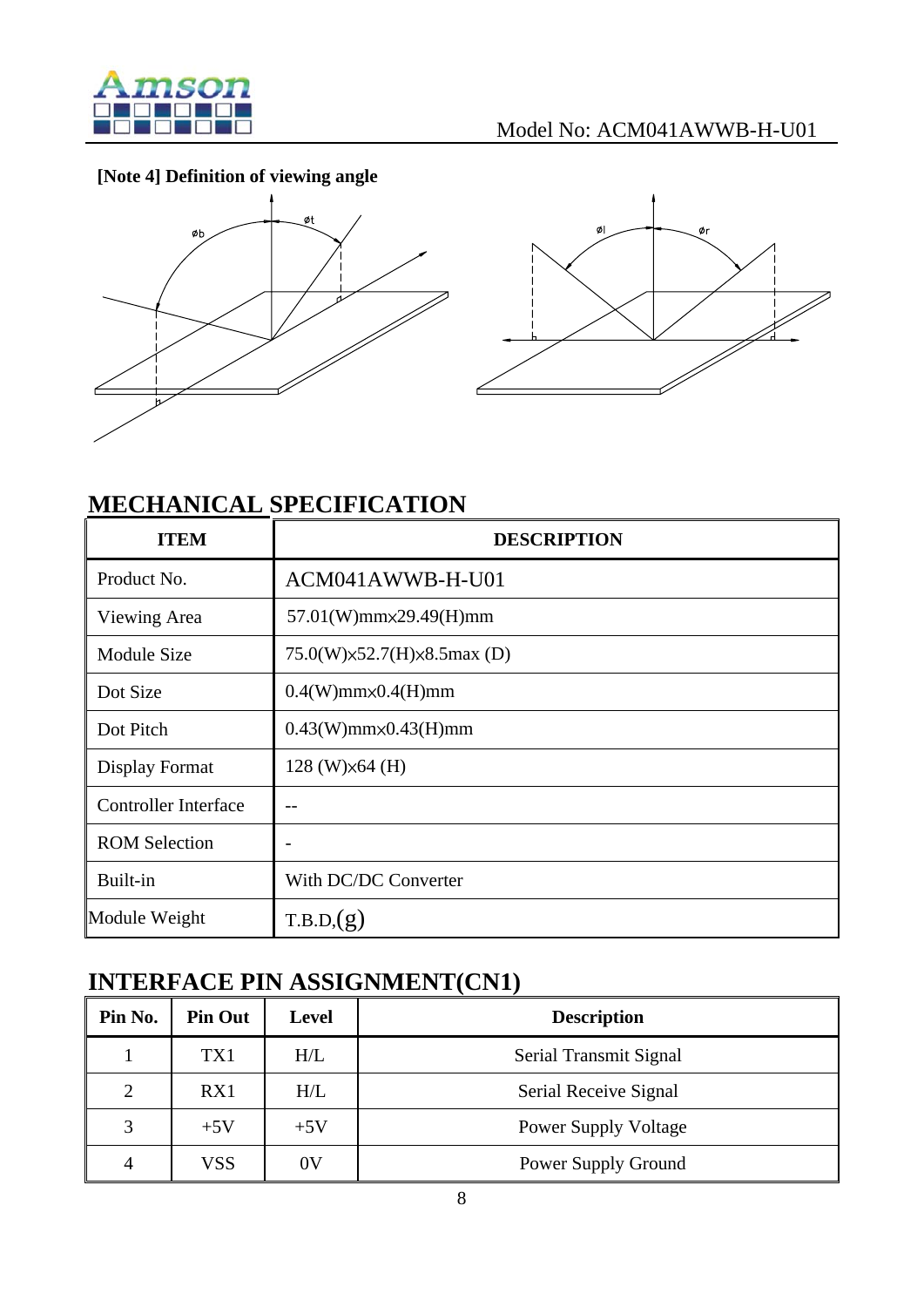

# **FUNCTIONAL SPECIFICATION**

# **(1)UART CONFIGURATION:**

| <b>ITEM</b>         | <b>SETTING VALUE</b> |
|---------------------|----------------------|
| <b>BAUD RATE</b>    | 115200               |
| <b>DATA BIT</b>     |                      |
| <b>STOP BIT</b>     |                      |
| <b>PARITY BIT</b>   | <b>NONE</b>          |
| <b>FLOW CONTROL</b> | <b>NONE</b>          |

# **(2)COMMAND LIST:**

| Code | <b>Function</b>                                                                                                   | <b>Sequence of HEX command</b><br>mode through UART                                                                                                                                                                                       | <b>API for Arduino</b>                                                                                                                                                                                                          |
|------|-------------------------------------------------------------------------------------------------------------------|-------------------------------------------------------------------------------------------------------------------------------------------------------------------------------------------------------------------------------------------|---------------------------------------------------------------------------------------------------------------------------------------------------------------------------------------------------------------------------------|
| N/A  | Sent a<br>image(192X64)<br>bitmap) to LED<br>Display<br>(An array consist of<br>1024 bytes bitmap<br>information) | 1. A "for" loop to send 1024 bytes user<br>define display information<br>2. Wait until receive a module available<br>byte ('E') from LED Display<br>3. Wait 2ms                                                                           | for $(i = 0; i < 1024; i++)$<br>₹<br>Serial.write(User_define_array[i]);<br>while (Serial.read() $!=E'$ ) {}<br>delay(2);                                                                                                       |
| 0x80 | Write a 5X7<br>Character                                                                                          | $1.$ Send $0x80$<br>2. Send which line to put this character<br>3. Send which cloumn to put this<br>character<br>4. Send character's ASCII code<br>5. Wait until receive a module available<br>byte ('E') from LED Display<br>6. Wait 2ms | void Write_5X7_Character( int line, int<br>column, int negative, char Char) {<br>Serial.write(0x80);<br>Serial.write(line);<br>Serial.write(column);<br>Serial.print(Char);<br>while (Serial.read() $!=E'$ ) {}<br>delay(2);    |
| 0x81 | Write a 8X8 String                                                                                                | 1. Send 0x81<br>2. Send which line to start the string<br>3. Send which cloumn to start the string<br>4. Send string<br>5. Wait until receive a module available<br>byte('E') from LED Display<br>6. Wait 2ms                             | void Write_5X7_String( int line, int column, int<br>negative, char * string) {<br>Serial.write(0x81);<br>Serial.write(line);<br>Serial.write(column);<br>Serial.print(string);<br>while (Serial.read() $!=E'$ ) {}<br>delay(2); |
| 0x82 | Write a 8X16<br>Character                                                                                         | 1. Send 0x82<br>2. Send which line to put this character<br>3. Send which cloumn to put this<br>character<br>4. Send character's ASCII code<br>5. Wait until receive a module available<br>byte('E') from LED Display<br>6. Wait 2ms      | void Write_8X16_Character( int line, int<br>column, int negative, char Char) {<br>Serial.write(0x82);<br>Serial.write(line);<br>Serial.write(column);<br>Serial.print(Char);<br>while (Serial.read() $!=E$ ) {}<br>delay(2);    |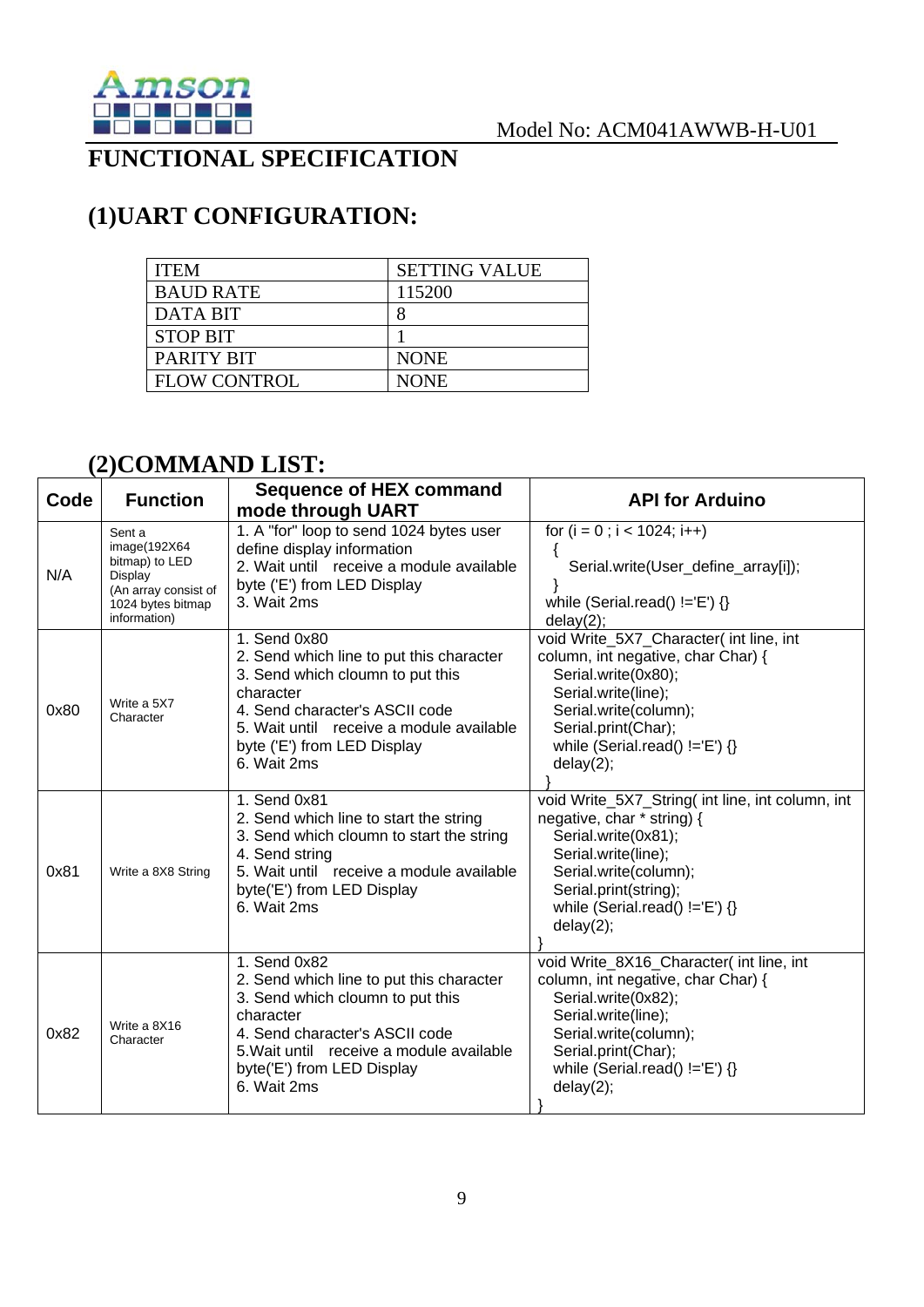

|      |                            | 1. Send 0x83                                                                                                                                                                                                                                                                                                           | void Write_8X16_String( int line, int column,                                                                                                                                                                                                                                               |
|------|----------------------------|------------------------------------------------------------------------------------------------------------------------------------------------------------------------------------------------------------------------------------------------------------------------------------------------------------------------|---------------------------------------------------------------------------------------------------------------------------------------------------------------------------------------------------------------------------------------------------------------------------------------------|
| 0x83 | Write a 8X16 String        | 2. Send which line to stary the string<br>3. Send which cloumn to start the string<br>4. Send string<br>5. Wait until receive a module available<br>byte('E') from LED Display<br>6. Wait 2ms                                                                                                                          | int negative, char * string) {<br>Serial.write(0x83);<br>Serial.write(line);<br>Serial.write(column);<br>Serial.print(string);<br>while (Serial.read() $!=$ 'E') {}<br>delay(2);                                                                                                            |
| 0x84 | Dsiplay a 8X8<br>pattern   | 1. Send 0x84<br>2. Send the Up Left X coordinate of<br>pattern<br>3. Send the Up Left Y coordinate of<br>pattern<br>4. Send the ID of pattern<br>5. Wait until receive a module available<br>byte ('E') from LED Display<br>6. Wait 2ms                                                                                | void Write_8X8_Pattern( int Up_Left_Xpos, int<br>Up_Left_Ypos, int negative, int Pattern_ID) {<br>Serial.write(0x84);<br>Serial.write(Up_Left_Xpos);<br>Serial.write(Up_Left_Ypos);<br>Serial.write(Pattern_ID);<br>while (Serial.read() $!=E'$ ) {}<br>delay(2);                           |
| 0x85 | Dsiplay a 8X16<br>pattern  | 1. Send 0x85<br>2. Send the Up Left X coordinate of<br>pattern<br>3. Send the Up Left Y coordinate of<br>pattern<br>4. Send the ID of pattern<br>5. Wait until receive a module available<br>byte ('E') from LED Display<br>6. Wait 2ms                                                                                | void Write_8X16_Pattern( int Up_Left_Xpos,<br>int Up_Left_Ypos, int negative, int Pattern_ID)<br>Serial.write(0x85);<br>Serial.write(Up_Left_Xpos);<br>Serial.write(Up_Left_Ypos);<br>Serial.write(Pattern_ID);<br>while (Serial.read() $!=E'$ ) {}<br>delay(2);                            |
| 0x86 | Dsiplay a 16X16<br>pattern | 1. Send 0x86<br>2. Send the Up Left X coordinate of<br>pattern<br>3. Send the Up Left Y coordinate of<br>pattern<br>4. Send the ID of pattern<br>5. Wait until receive a module available<br>byte ('E') from LED Display<br>6. Wait 2ms                                                                                | void Write_16X16_Pattern( int Up_Left_Xpos,<br>int Up_Left_Ypos, int negative, int Pattern_ID)<br>Serial.write(0x86);<br>Serial.write(Up_Left_Xpos);<br>Serial.write(Up_Left_Ypos);<br>Serial.write(Pattern_ID);<br>while (Serial.read() $!=E'$ ) {}<br>delay(2);                           |
| 0x87 | Dsiplay a 32X32<br>pattern | 1. Send 0x87<br>2. Send the Up Left X coordinate of<br>pattern<br>3. Send the Up Left Y coordinate of<br>pattern<br>4. Send the ID of pattern<br>5. Wait until receive a module available<br>byte ('E') from LED Display<br>6. Wait 2ms                                                                                | void Write_32X32_Pattern(int Up_Left_Xpos,<br>int Up_Left_Ypos, int negative, int Pattern_ID)<br>Serial.write(0x87);<br>Serial.write(Up_Left_Xpos);<br>Serial.write(Up_Left_Ypos);<br>Serial.write(Pattern_ID);<br>while (Serial.read() $!=$ 'E') {}<br>delay(2);                           |
| 0x90 | Draw a line                | 1. Send 0x90<br>2. Send the X coordinate of first point<br>3. Send the Y coordinate of first point<br>4. Send the X coordinate of<br>second<br>point<br>5. Send the Y coordinate of second<br>point<br>6. Send 1 or 0 for display mode (1 for<br>positive, 0 for negative)<br>7. Wait until receive a module available | void Draw_Line( int X0_Pos, int Y0_Pos,<br>int<br>X1_Pos, int Y1_Pos, int negative) {<br>Serial.write(0x90);<br>Serial.write(X0_Pos);<br>Serial.write(Y0_Pos);<br>Serial.write(X1_Pos);<br>Serial.write(Y1_Pos);<br>Serial.write(0 or 1);<br>while (Serial.read() $!=$ 'E') {}<br>delay(2); |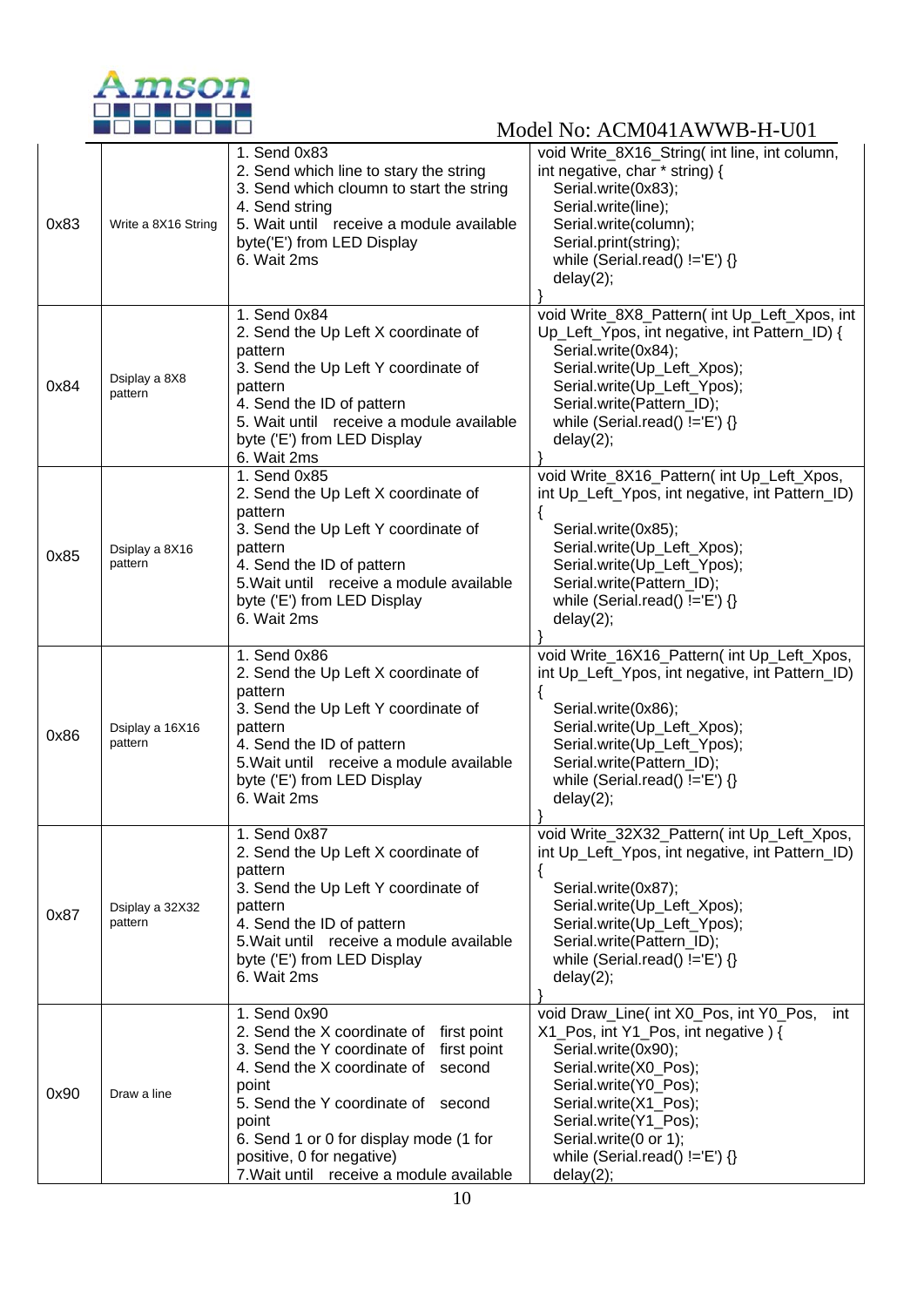

|      |                  | byte ('E') from LED Display                | }                                               |
|------|------------------|--------------------------------------------|-------------------------------------------------|
|      |                  | 8. Wait 2ms                                |                                                 |
|      |                  |                                            |                                                 |
|      |                  |                                            |                                                 |
|      |                  |                                            |                                                 |
|      |                  |                                            |                                                 |
|      |                  |                                            |                                                 |
|      |                  | 1. Send 0x91                               | void Draw_Rectangle( int X0_Pos, int            |
|      |                  | 2. Send the X coordinate of up left        | Y0_Pos, int X1_Pos, int Y1_Pos, int             |
|      |                  | corner                                     | negative $)$ {                                  |
|      |                  | 3. Send the Y coordinate of up left        | Serial.write(0x91);                             |
|      |                  | corner                                     | Serial.write(X0_Pos);                           |
|      |                  | 4. Send the X coordinate of bottom         | Serial.write(Y0_Pos);                           |
|      |                  | right corner                               | Serial.write(X1_Pos);                           |
| 0x91 | Draw a Rectangle | 5. Send the Y coordinate of bottom         | Serial.write(Y1_Pos);                           |
|      |                  |                                            |                                                 |
|      |                  | right corner                               | Serial.write(0 or 1);                           |
|      |                  | 6. Send 1 or 0 for display mode (1 for     | while (Serial.read() $!=$ 'E') {}               |
|      |                  | positive, 0 for negative)                  | }                                               |
|      |                  | 7. Wait until receive a module available   |                                                 |
|      |                  | byte ('E') from LED Display                |                                                 |
|      |                  | 8. Wait 2ms                                |                                                 |
|      |                  | 1. Send 0x92                               | void Draw_Filled_Rectangle( int X0_Pos, int     |
|      |                  | 2. Send the X coordinate of<br>up left     | Y0_Pos, int X1_Pos, int Y1_Pos, int             |
|      |                  | corner                                     | negative $)$ {                                  |
|      |                  | 3. Send the Y coordinate of<br>up left     | Serial.write(0x92);                             |
|      |                  | corner                                     | Serial.write(X0_Pos);                           |
|      |                  | 4. Send the X coordinate of bottom         | Serial.write(Y0_Pos);                           |
|      | Draw a filled    | right corner                               | Serial.write(X1_Pos);                           |
| 0x92 | Rectangle        | 5. Send the Y coordinate of                | Serial.write(Y1_Pos);                           |
|      |                  | bottom                                     |                                                 |
|      |                  | right corner                               | Serial.write(0 or 1);                           |
|      |                  | 6. Send 1 or 0 for display mode (1 for     | while (Serial.read() $!=$ 'E') {}               |
|      |                  | positive, 0 for negative)                  | delay(2);                                       |
|      |                  | 7. Wait until receive a module available   | }                                               |
|      |                  | byte ('E') from LED Display                |                                                 |
|      |                  | 8. Wait 2ms                                |                                                 |
|      |                  | 1. Send 0x93                               | void Draw_Square( int X0_Pos, int Y0_Pos,       |
|      |                  | 2. Send the X coordinate of up left        | int width, int negative ) { Serial.write(0x93); |
|      |                  | corner                                     | Serial.write(X0_Pos); Serial.write(Y0_Pos);     |
|      |                  | 3. Send the Y coordinate of up left        | Serial.write(width); Serial.write(0 or 1);      |
|      |                  | corner<br>4.                               | while (Serial.read() $!=E'$ ) {} delay(2); }    |
| 0x93 | Draw a Square    | Send the width of this square              |                                                 |
|      |                  | 5. Send 1 or 0 for display mode (1 for     |                                                 |
|      |                  | positive, 0 for negative) 6. Wait until    |                                                 |
|      |                  |                                            |                                                 |
|      |                  | receive a module available byte ('E') from |                                                 |
|      |                  | LED Display7. Wait 2ms                     |                                                 |
|      |                  | 1. Send 0x94                               | void Draw_Circle( int X0_Pos, int Y0_Pos,       |
|      |                  | 2. Send the X coordinate of the center     | int radius, int negative $\}$ {                 |
|      |                  | 3. Send the Y coordinate of the center     | Serial.write(0x94);                             |
|      |                  | 4. Send the radius of this circle          | Serial.write(X0_Pos);                           |
| 0x94 | Draw a Circle    | 5. Send 1 or 0 for display mode (1 for     | Serial.write(Y0_Pos);                           |
|      |                  | positive, 0 for negative)                  | Serial.write(radius);                           |
|      |                  | 6. Wait until receive a module available   | Serial.write(0 or 1);                           |
|      |                  | byte ('E') from LED Display                | while (Serial.read() $!=$ 'E') {}               |
|      |                  | 7. Wait 2ms                                | delay(2);                                       |
|      |                  |                                            |                                                 |
|      |                  |                                            |                                                 |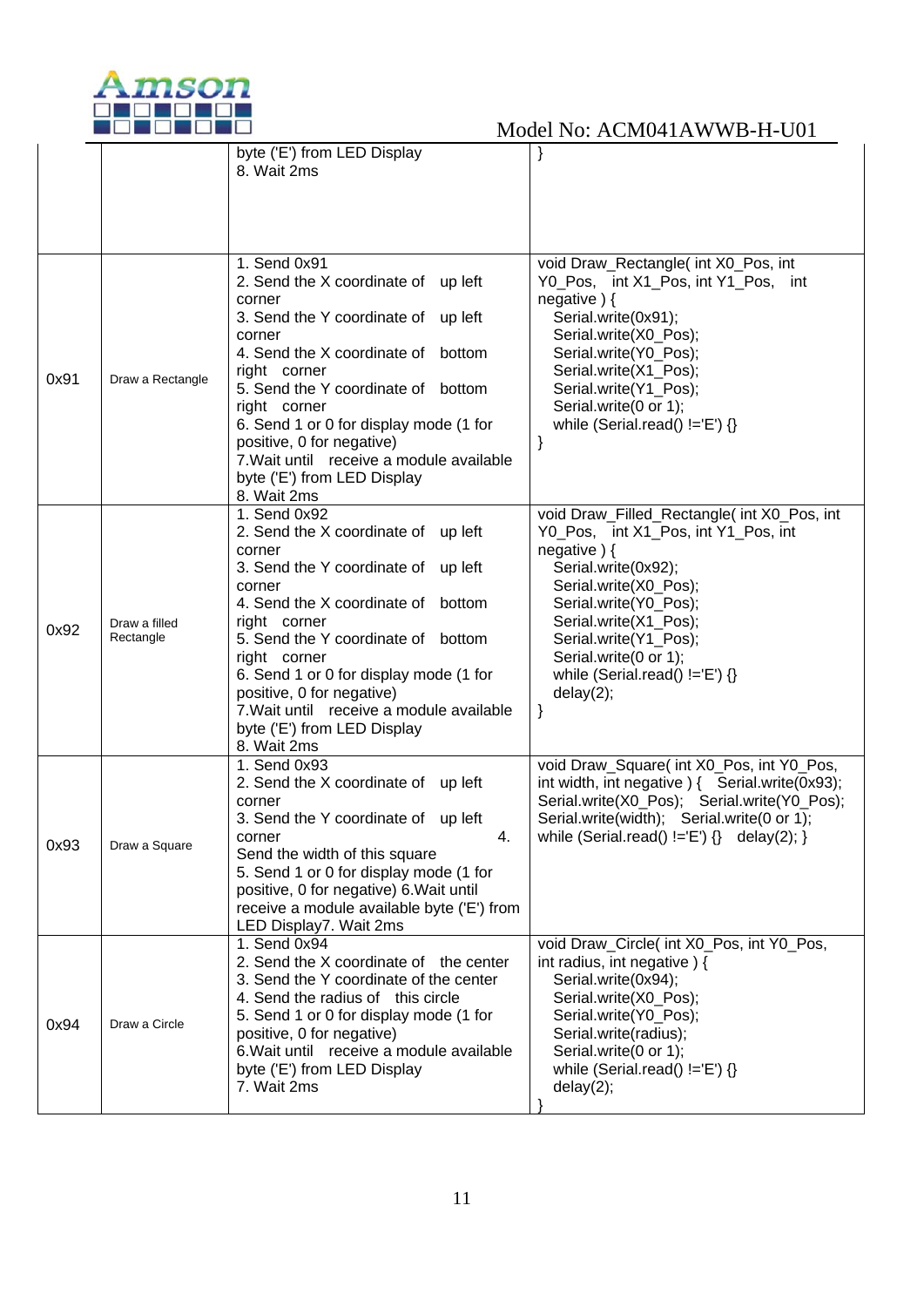

|      |                                        | 1. Send 0x95                                                                                                                                                                                                                                                                                                  | void Draw_Filled_Circle( int X0_Pos, int                                                                                                                                                                                                                                     |
|------|----------------------------------------|---------------------------------------------------------------------------------------------------------------------------------------------------------------------------------------------------------------------------------------------------------------------------------------------------------------|------------------------------------------------------------------------------------------------------------------------------------------------------------------------------------------------------------------------------------------------------------------------------|
| 0x95 | Draw a filled Circle                   | 2. Send the X coordinate of the center<br>3. Send the Y coordinate of the center<br>4. Send the radius of this circle<br>5. Send 1 or 0 for display mode (1 for<br>positive, 0 for negative)<br>6. Wait until receive a module available<br>byte ('E') from LED Display<br>7. Wait 2ms                        | Y0_Pos, int radius, int negative) {<br>Serial.write(0x95);<br>Serial.write(X0_Pos);<br>Serial.write(Y0_Pos);<br>Serial.write(radius);<br>Serial.write(0 or 1);<br>while (Serial.read() $!=E'$ ) {}<br>delay(2);                                                              |
| 0x96 | Draw a tip upward<br>Triangle          | 1. Send 0x96<br>2. Send the X coordinate of the tip<br>3. Send the Y coordinate of the tip<br>4. Send the height of the tip to the<br>bottom<br>5. Send 1 or 0 for display mode (1 for<br>positive, 0 for negative)<br>6. Wait until receive a module available<br>byte ('E') from LED Display<br>7. Wait 2ms | void Draw_Triangle_Up_Ward( int X0_Pos, int<br>Y0_Pos, int height, int negative) {<br>Serial.write(0x96);<br>Serial.write(X0_Pos);<br>Serial.write(Y0_Pos);<br>Serial.write(height);<br>Serial.write(0 or 1);<br>while (Serial.read() $!=E'$ ) {}<br>}                       |
| 0x97 | Draw a filled tip<br>upward Triangle   | 1. Send 0x97<br>2. Send the X coordinate of the tip<br>3. Send the Y coordinate of the tip<br>4. Send the height of the tip to the<br>bottom<br>5. Send 1 or 0 for display mode (1 for<br>positive, 0 for negative)<br>6. Wait until receive a module available<br>byte ('E') from LED Display<br>7. Wait 2ms | void Draw_Filled_Triangle_Up_Ward( int<br>X0_Pos, int Y0_Pos, int height, int<br>negative $)$ {<br>Serial.write(0x97);<br>Serial.write(X0_Pos);<br>Serial.write(Y0_Pos);<br>Serial.write(height);<br>Serial.write(0 or 1);<br>while (Serial.read() $!=$ 'E') {}<br>delay(2); |
| 0x98 | Draw a tip<br>downward Triangle        | 1. Send 0x98<br>2. Send the X coordinate of the tip<br>3. Send the Y coordinate of the tip<br>4. Send the height of the tip to the top<br>5. Send 1 or 0 for display mode (1 for<br>positive, 0 for negative)<br>6. Wait until receive a module available<br>byte ('E') from LED Display<br>7. Wait 2ms       | void Draw_Triangle_Down_Ward(int X0_Pos,<br>int Y0_Pos, int height, int negative) {<br>Serial.write(0x98);<br>Serial.write(X0_Pos);<br>Serial.write(Y0 Pos);<br>Serial.write(height);<br>Serial.write(0 or 1);<br>while (Serial.read() $!=$ 'E') {}<br>delay(2);             |
| 0x99 | Draw a filled tip<br>downward Triangle | $1.$ Send $0x99$<br>2. Send the X coordinate of the tip<br>3. Send the Y coordinate of the tip<br>4. Send the height of the tip to the top<br>5. Send 1 or 0 for display mode (1 for<br>positive, 0 for negative)<br>6. Wait until receive a module available<br>byte ('E') from LED Display<br>7. Wait 2ms   | void Draw_Filled_Triangle_Down_Ward(int<br>X0 Pos, int Y0 Pos, int height, int<br>negative $)$ {<br>Serial.write(0x99);<br>Serial.write(X0_Pos);<br>Serial.write(Y0_Pos);<br>Serial.write(height);<br>Serial.write(0 or 1);<br>while (Serial.read() $!=E'$ ) {}<br>delay(2); |
| 0x9a | Draw a tip leftward<br>Triangle        | 1. Send 0x9a<br>2. Send the X coordinate of the tip<br>3. Send the Y coordinate of the tip<br>4. Send the width of the tip to the right<br>5. Send 1 or 0 for display mode (1 for<br>positive, 0 for negative)                                                                                                | void Draw_Triangle_Left_Ward( int X0_Pos,<br>int Y0_Pos, int width, int negative) {<br>Serial.write(0x9a);<br>Serial.write(X0_Pos);<br>Serial.write(Y0_Pos);<br>Serial.write(width);                                                                                         |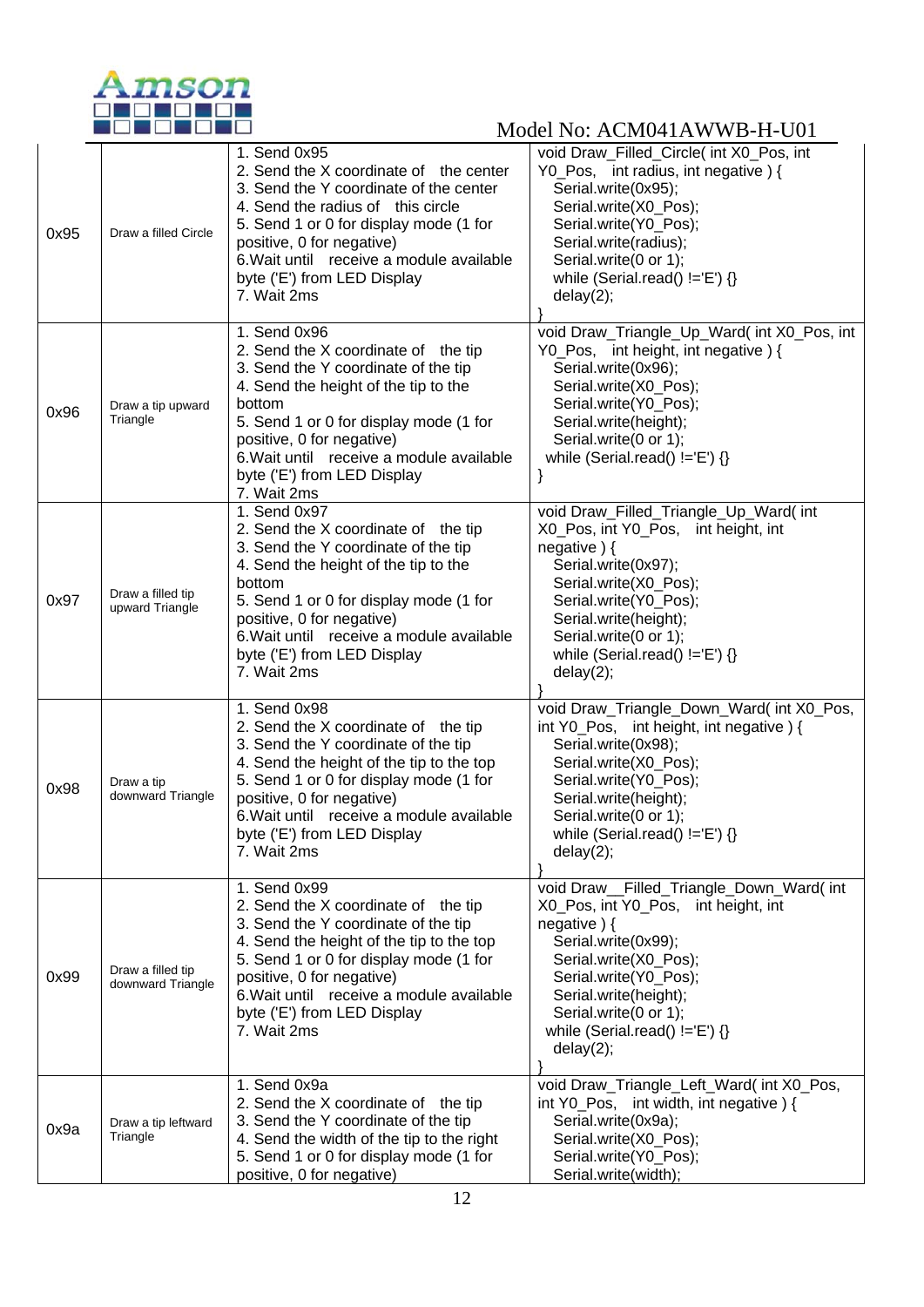

|      |                                                      | 6. Wait until receive a module available<br>byte ('E') from LED Display<br>7. Wait 2ms                                                                                                                                                                                                                   | Serial.write(0 or 1);<br>while (Serial.read() $!=E'$ ) {}<br>delay(2);                                                                                                                                                                                                      |
|------|------------------------------------------------------|----------------------------------------------------------------------------------------------------------------------------------------------------------------------------------------------------------------------------------------------------------------------------------------------------------|-----------------------------------------------------------------------------------------------------------------------------------------------------------------------------------------------------------------------------------------------------------------------------|
| 0x9b | Draw a filled tip<br>leftward Triangle               | 1. Send 0x9b<br>2. Send the X coordinate of the tip<br>3. Send the Y coordinate of the tip<br>4. Send the width of the tip to the right<br>5. Send 1 or 0 for display mode (1 for<br>positive, 0 for negative)<br>6. Wait until receive a module available<br>byte ('E') from LED Display<br>7. Wait 2ms | void Draw_Filled_Triangle_Left_Ward(int<br>X0_Pos, int Y0_Pos, int width, int negative)<br>$\{$<br>Serial.write(0x9b);<br>Serial.write(X0_Pos);<br>Serial.write(Y0_Pos);<br>Serial.write(width);<br>Serial.write(0 or 1);<br>while (Serial.read() $!=$ 'E') {}<br>delay(2); |
| 0x9c | Draw a tip<br>rightward Triangle                     | 1. Send 0x9c<br>2. Send the X coordinate of the tip<br>3. Send the Y coordinate of the tip<br>4. Send the width of the tip to the left<br>5. Send 1 or 0 for display mode (1 for<br>positive, 0 for negative)<br>6. Wait until receive a module available<br>byte ('E') from LED Display<br>7. Wait 2ms  | void Draw_Triangle_Right_Ward(int X0_Pos,<br>int Y0_Pos, int width, int negative) {<br>Serial.write(0x9c);<br>Serial.write(X0_Pos);<br>Serial.write(Y0_Pos);<br>Serial.write(width);<br>Serial.write(0 or 1);<br>while (Serial.read() $!=$ 'E') {}<br>delay(2);             |
| 0x9d | Draw a filled tip<br>rightward Triangle              | 1. Send 0x9d<br>2. Send the X coordinate of the tip<br>3. Send the Y coordinate of the tip<br>4. Send the width of the tip to the left<br>5. Send 1 or 0 for display mode (1 for<br>positive, 0 for negative)<br>6. Wait until receive a module available<br>byte ('E') from LED Display<br>7. Wait 2ms  | void Draw_Filled_Triangle_Right_Ward(int<br>X0_Pos, int Y0_Pos, int width, int negative)<br>{<br>Serial.write(0x9d);<br>Serial.write(X0_Pos);<br>Serial.write(Y0_Pos);<br>Serial.write(width);<br>Serial.write(0 or 1);<br>while (Serial.read() $!=$ 'E') {}<br>delay(2);   |
| 0x9e | Set a pixel for<br>positive display<br>(show pixel)  | 1. Send 0x9e<br>2. Send the X coordinate of the pixel<br>3. Send the Y coordinate of the pixel<br>4. Wait until receive a module available<br>byte ('E') from LED Display<br>5. Wait 2ms                                                                                                                 | void Set_Pixel( int X0_Pos, int Y0_Pos) {<br>Serial.write(0x9e);<br>Serial.write(X0_Pos);<br>Serial.write(Y0_Pos);<br>while (Serial.read() $!=$ 'E') {}<br>delay(2);                                                                                                        |
| 0x9f | Set a pixel for<br>negative display<br>(clear pixel) | 1. Send 0x9f<br>2. Send the X coordinate of the pixel<br>3. Send the Y coordinate of the pixel<br>4. Wait until receive a module available<br>byte ('E') from LED Display<br>5. Wait 2ms                                                                                                                 | void Clear Pixel( int X0 Pos, int Y0 Pos) {<br>Serial.write(0x9f);<br>Serial.write(X0 Pos);<br>Serial.write(Y0_Pos);<br>while (Serial.read() $!=E$ ) {}<br>delay(2);                                                                                                        |
| 0xa0 | Display image row<br>by row Up Ward                  | 1. Send 0xa0<br>2. Send the speed (typical time is 20ms)<br>3. Wait until receive a module available<br>byte ('E') from LED Display<br>4. Wait 2ms                                                                                                                                                       | void Display_Row_By_Row_Up_Ward(int<br>Speed) {<br>Serial.write(0xa0);<br>Serial.write(speed);<br>while (Serial.read() $!=$ 'E') {}<br>delay(2);                                                                                                                            |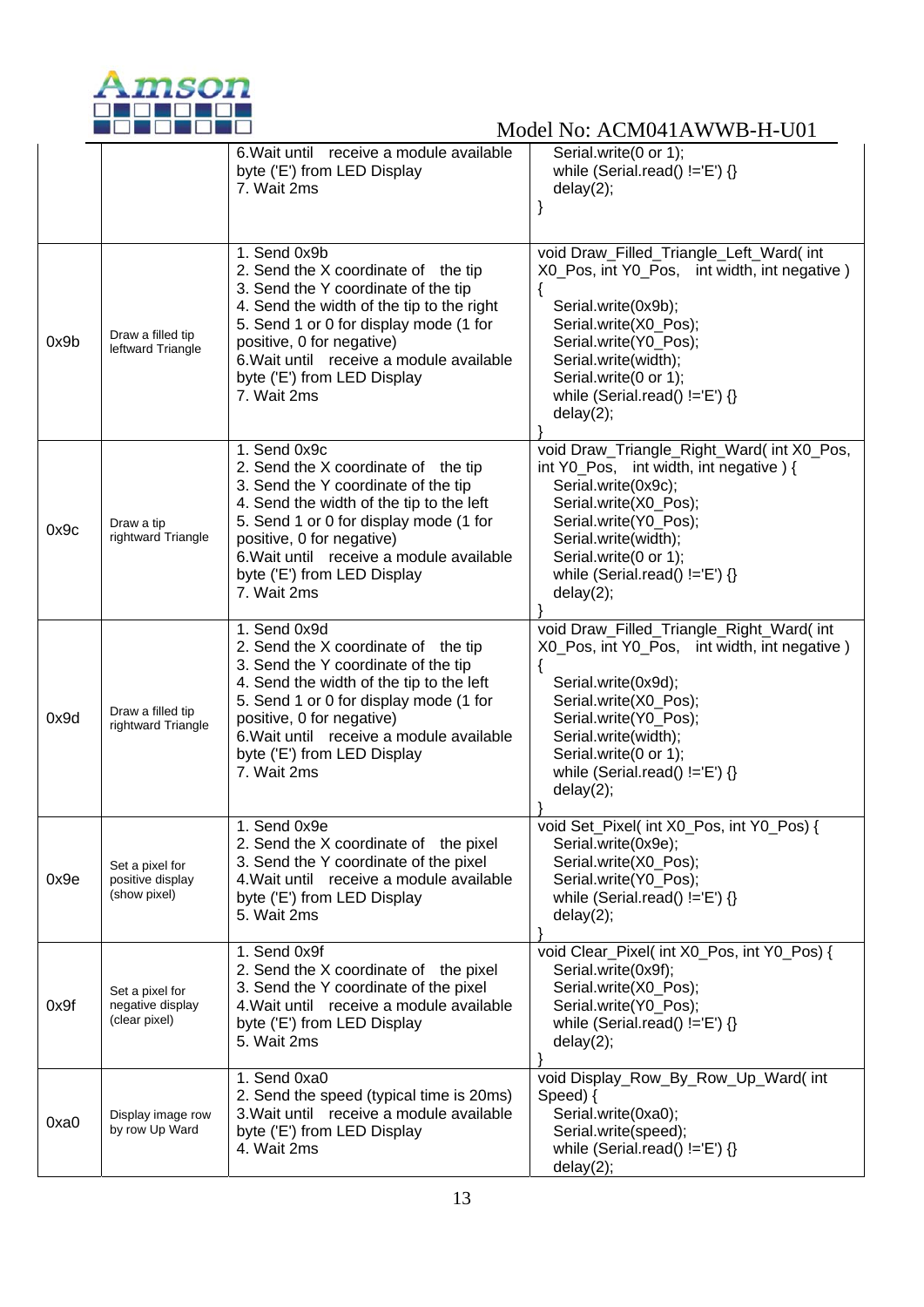

| 0xa1 | Display image row<br>by row Down Ward                  | 1. Send 0xa1<br>2. Send the speed (typical time is 20ms)<br>3. Wait until receive a module available<br>byte ('E') from LED Display4. Wait 2ms     | void Display_Row_By_Row_Down_Ward( int<br>speed) { Serial.write(0xa1);<br>Serial.write(speed);<br>while<br>$(Serial.read() != 'E') \$ delay(2); }            |
|------|--------------------------------------------------------|----------------------------------------------------------------------------------------------------------------------------------------------------|--------------------------------------------------------------------------------------------------------------------------------------------------------------|
| 0xa2 | Display image<br>column by column<br>Left Ward         | 1. Send 0xa2<br>2. Send the speed (typical time is 20ms)<br>3. Wait until receive a module available<br>byte ('E') from LED Display<br>4. Wait 2ms | void<br>Display_Column_By_Column_Left_Ward( int<br>speed) {<br>Serial.write(0xa2);<br>Serial.write(Speed);<br>while (Serial.read() $!=E'$ ) {}<br>delay(2);  |
| 0xa3 | Display image<br>column by column<br><b>Right Ward</b> | 1. Send 0xa3<br>2. Send the speed (typical time is 20ms)<br>3. Wait until receive a module available<br>byte ('E') from LED Display<br>4. Wait 2ms | void<br>Display_Column_By_Column_Right_Ward(int<br>Speed) {<br>Serial.write(0xa3);<br>Serial.write(Speed);<br>while (Serial.read() $!=$ 'E') {}<br>delay(2); |
| 0xa4 | Erase image row by<br>row Up Ward                      | 1. Send 0xa4<br>2. Send the speed (typical time is 20ms)<br>3. Wait until receive a module available<br>byte ('E') from LED Display<br>4. Wait 2ms | void Erase_Row_By_Row_Up_Ward( int<br>Speed) {<br>Serial.write(0xa4);<br>Serial.write(Speed);<br>while (Serial.read() $!=E'$ ) {}<br>delay(2);               |
| 0xa5 | Erase image row by<br>row Down Ward                    | 1. Send 0xa5<br>2. Send the speed (typical time is 20ms)<br>3. Wait until receive a module available<br>byte ('E') from LED Display<br>4. Wait 2ms | void Erase_Row_By_Row_Down_Ward( int<br>Speed) {<br>Serial.write(0xa5);<br>Serial.write(Speed);<br>while (Serial.read() $!=$ 'E') {}<br>delay(2);            |
| 0xa6 | Erase image<br>column by column<br>Left Ward           | 1. Send 0xa6<br>2. Send the speed (typical time is 20ms)<br>3. Wait until receive a module available<br>byte ('E') from LED Display<br>4. Wait 2ms | void<br>Erase_Column_By_Column_Left_Ward(int<br>Speed) {<br>Serial.write(0xa6);<br>Serial.write(Speed);<br>while (Serial.read() $!=E'$ ) {}<br>delay(2);     |
| 0xa7 | Erase image<br>column by column<br><b>Right Ward</b>   | 1. Send 0xa7<br>2. Send the speed (typical time is 20ms)<br>3. Wait until receive a module available<br>byte ('E') from LED Display<br>4. Wait 2ms | void<br>Erase_Column_By_Column_Right_Ward( int<br>Speed) {<br>Serial.write(0xa7);<br>Serial.write(Speed);<br>while (Serial.read() $!=$ 'E') {}<br>delay(2);  |
| 0xa8 | Display image<br>Inside Out                            | 1. Send 0xa8<br>2. Send the speed (typical time is 20ms)<br>3. Wait until receive a module available<br>byte ('E') from LED Display                | void Display_Inside_Out( int Speed) {<br>Serial.write(0xa8);<br>Serial.write(Speed);<br>while (Serial.read() $!=E'$ ) {}                                     |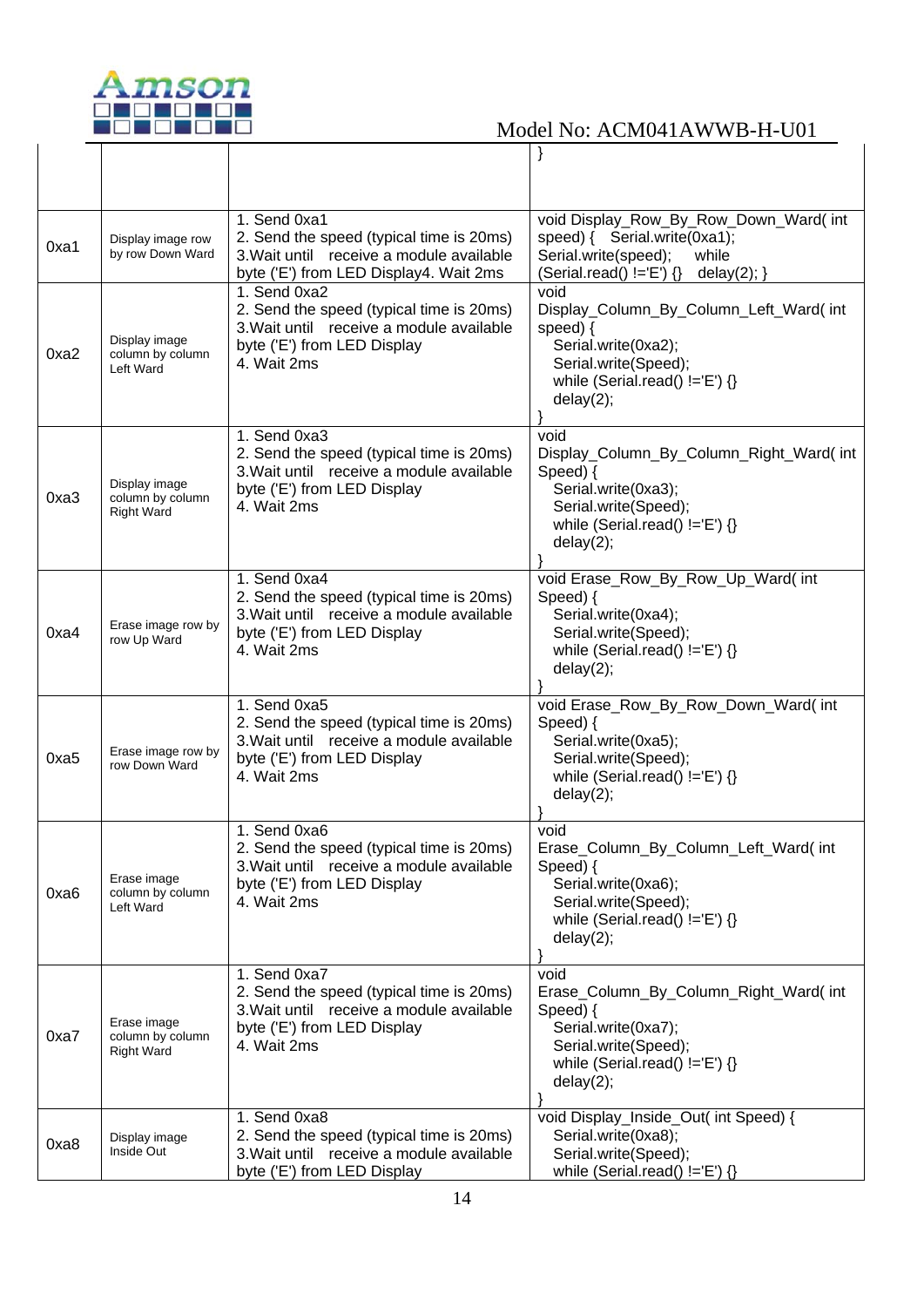

|      |                                        | 4. Wait 2ms                                                                                                                                                |                                                                                                                                                                      |
|------|----------------------------------------|------------------------------------------------------------------------------------------------------------------------------------------------------------|----------------------------------------------------------------------------------------------------------------------------------------------------------------------|
|      |                                        |                                                                                                                                                            | delay(2);<br>}                                                                                                                                                       |
| 0xa9 | Display image<br>Outside In            | 1. Send 0xa9<br>2. Send the speed (typical time is 20ms)<br>3. Wait until receive a module available<br>byte ('E') from LED Display<br>4. Wait 2ms         | void Display_Outside_In( int Speed) {<br>Serial.write(0xa9);<br>Serial.write(Speed);<br>while (Serial.read() $!=E'$ ) {}<br>delay(2);                                |
| 0xaa | Erase image Inside<br>Out              | 1. Send 0xaa<br>2. Send the speed (typical time is 20ms)<br>3. Wait until receive a module available<br>byte ('E') from LED Display<br>4. Wait 2ms         | void Erase_Inside_Out( int Speed) {<br>Serial.write(0xaa);<br>Serial.write(Speed);<br>while (Serial.read() $!=E'$ ) {}<br>delay(2);                                  |
| 0xab | Erase image<br>Outside In              | 1. Send 0xab<br>2. Send the speed (typical time is 20ms)<br>3. Wait until receive a module available<br>byte ('E') from LED Display<br>4. Wait 2ms         | void Erase_Outside_In( int Speed) {<br>Serial.write(0xab);<br>Serial.write(Speed);<br>while (Serial.read() $!=E'$ ) {}                                               |
| 0xd0 | Clear display                          | 1. Send 0xd0<br>2. Wait until receive a module available<br>byte ('E') from LED Display<br>3. Wait 2ms                                                     | void Clear_Display_Momery(void) {<br>Serial.write(0xd0);<br>while (Serial.read() $!=E'$ ) {}<br>delay(2);                                                            |
| 0xd1 | Show the data in<br>the display memory | 1. Send 0xd1<br>2. Wait until receive a module available<br>byte ('E') from LED Display<br>3. Wait 2ms                                                     | void Show_Display_Momery(void) {<br>Serial.write(0xd1);<br>while (Serial.read() $!=E'$ ) {}                                                                          |
| 0xd2 | Scroll the whole<br>display upward     | 1. Send 0xd2<br>2. Send the shift time (typical time is<br>70ms)<br>3. Wait until receive a module available<br>byte ('E') from LED Display<br>4. Wait 2ms | void Scroll_Whole_Display_Memory_Up( int<br>shift time) $\{$<br>Serial.write(0xd2);<br>Serial.write(shift time);<br>while (Serial.read() $!=$ 'E') {}<br>delay(2);   |
| 0xd3 | Scroll the whole<br>display downward   | 1. Send 0xd3<br>2. Send the shift time (typical time is<br>70ms)<br>3. Wait until receive a module available<br>byte ('E') from LED Display<br>4. Wait 2ms | void<br>Scroll_Whole_Display_Memory_Down(int<br>shift time) $\{$<br>Serial.write(0xd3);<br>Serial.write(shift time);<br>while (Serial.read() $!=E$ ) {}<br>delay(2); |
| 0xd4 | Scroll the whole<br>display leftward   | 1. Send 0xd4<br>2. Send the shift time (typical time is<br>70ms)<br>3. Wait until receive a module available<br>byte ('E') from LED Display<br>4. Wait 2ms | void Scroll_Whole_Display_Memory_Left( int<br>shift time) $\{$<br>Serial.write(0xd4);<br>Serial.write(shift time);<br>while (Serial.read() $!=$ 'E') {}<br>delay(2); |
| 0xd5 | Scroll the whole<br>display rightward  | 1. Send 0xd5<br>2. Send the shift time (typical time is<br>70ms)<br>3. Wait until receive a module available<br>byte ('E') from LED Display<br>4. Wait 2ms | void<br>Scroll_Whole_Display_Memory_Right( int<br>shift time) {<br>Serial.write(0xd5);<br>Serial.write(shift time);<br>while (Serial.read() $!=$ 'E') {}             |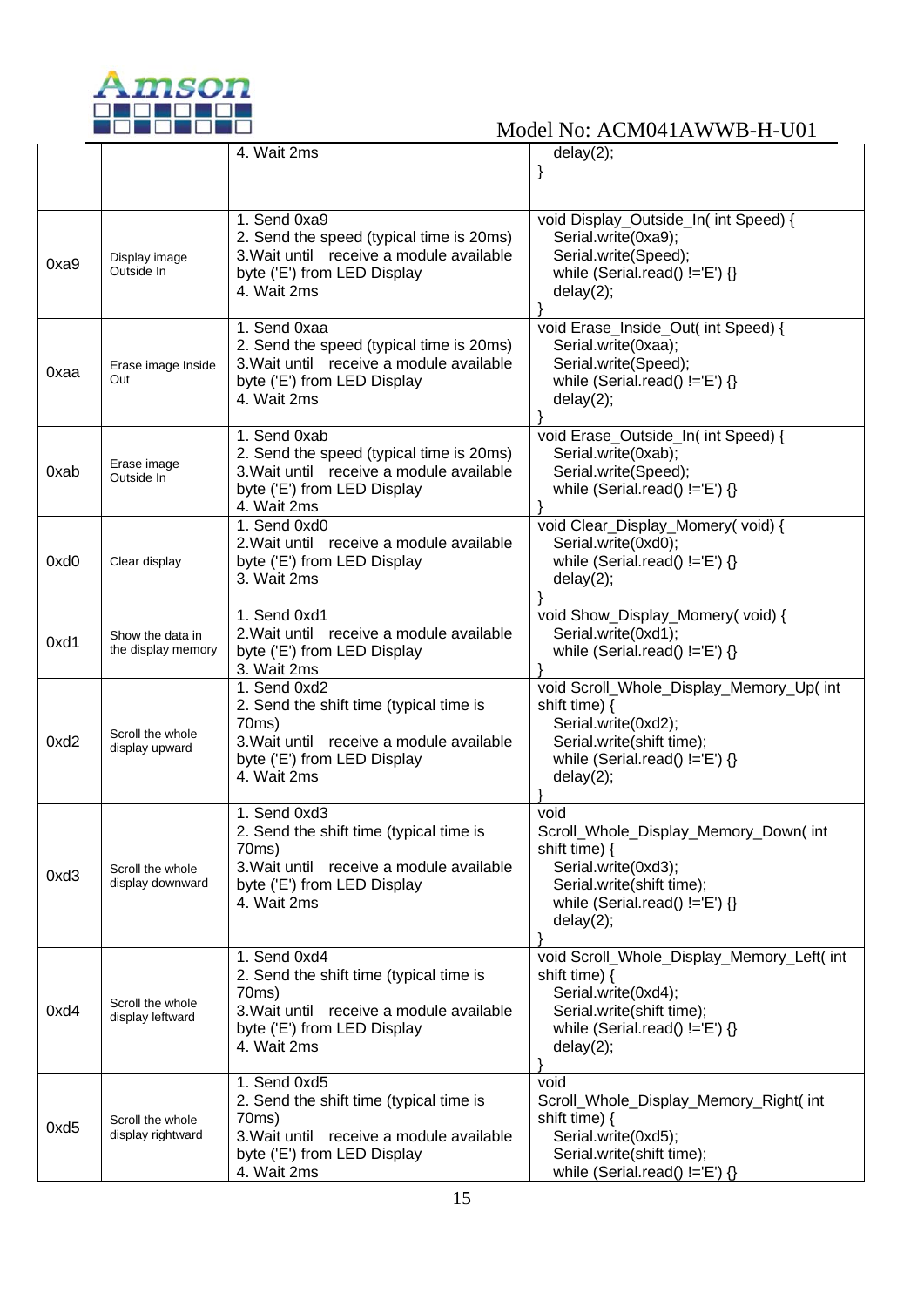

| 1. Send 0xd6<br>void Scroll_Section_Display_Memory_Up( int<br>2. Send the X coordinate of up left<br>X0_Pos, int Y0_Pos, int X1_Pos, int<br>Y1_Pos, int shift time) {<br>corner<br>3. Send the Y coordinate of up left<br>Serial.write(0xd6);<br>Serial.write(X0_Pos);<br>corner<br>4. Send the X coordinate of bottom<br>Serial.write(Y0_Pos);<br>Serial.write(X1_Pos);<br>right corner<br>Scroll the section<br>0xd6<br>display upward<br>5. Send the Y coordinate of<br>Serial.write(Y1_Pos);<br>bottom<br>Serial.write(shift time);<br>right corner<br>while (Serial.read() $!=E'$ ) {};<br>6. Send the shift time (typical time is<br>20ms)<br>delay(2);<br>7. Wait until receive a module available<br>}<br>byte ('E') from LED Display<br>8. Wait 2ms<br>1. Send 0xd7<br>void<br>2. Send the X coordinate of up left<br>Scroll_Section_Display_Memory_Down(int<br>X0 Pos, int Y0 Pos, int X1 Pos, int<br>corner<br>3. Send the Y coordinate of up left<br>Y1_Pos, int shift time) {<br>Serial.write(0xd7);<br>corner<br>4. Send the X coordinate of bottom<br>Serial.write(X0_Pos);<br>Serial.write(Y0_Pos);<br>right corner<br>Scroll the section<br>0xd7<br>display downward<br>5. Send the Y coordinate of bottom<br>Serial.write(X1_Pos);<br>Serial.write(Y1_Pos);<br>right corner<br>Serial.write(shift time);<br>6. Send the shift time (typical time is<br>70ms)<br>while (Serial.read() $!=E$ ) {}<br>7. Wait until receive a module available<br>delay(2);<br>byte ('E') from LED Display<br>8. Wait 2ms<br>1. Send 0xd8<br>void Scroll_Section_Display_Memory_Left( int<br>2. Send the X coordinate of up left<br>X0_Pos, int Y0_Pos, int X1_Pos, int<br>corner<br>Serial.write(X0_Pos); Serial.write(Y0_Pos);<br>3. Send the Y coordinate of up left<br>Serial.write(X1_Pos);<br>Serial.write(Y1_Pos);<br>corner<br>4.<br>Send the X coordinate of bottom right<br>Serial.write(shift time);<br>while<br>Scroll the section<br>0xd8<br>display leftward<br>(Serial.read() !='E') {}<br>delay $(2)$ ; }<br>corner<br>5. Send the Y coordinate of bottom<br>6. Send<br>right corner<br>the shift time (typical time is 20ms)<br>7. Wait until receive a module available<br>byte ('E') from LED Display8. Wait 2ms<br>1. Send 0xd9<br>void<br>2. Send the X coordinate of up left<br>Scroll_Section_Display_Memory_Right( int<br>X0_Pos, int Y0_Pos, int X1_Pos, int<br>corner<br>3. Send the Y coordinate of<br>Y1_Pos, int shift time) {<br>up left<br>Serial.write(0xd9);<br>corner<br>4. Send the X coordinate of<br>Serial.write(X0_Pos);<br>bottom<br>Serial.write(Y0_Pos);<br>right corner<br>Scroll the section<br>0xd9<br>display rightward<br>5. Send the Y coordinate of<br>Serial.write(X1_Pos);<br>bottom<br>Serial.write(Y1_Pos);<br>right corner<br>Serial.write(shift time);<br>6. Send the shift time (typical time is<br>while (Serial.read() $!=$ 'E') {}<br>70ms)<br>7. Wait until receive a module available<br>delay(2);<br>byte ('E') from LED Display<br>} |  |  | delay(2); |
|----------------------------------------------------------------------------------------------------------------------------------------------------------------------------------------------------------------------------------------------------------------------------------------------------------------------------------------------------------------------------------------------------------------------------------------------------------------------------------------------------------------------------------------------------------------------------------------------------------------------------------------------------------------------------------------------------------------------------------------------------------------------------------------------------------------------------------------------------------------------------------------------------------------------------------------------------------------------------------------------------------------------------------------------------------------------------------------------------------------------------------------------------------------------------------------------------------------------------------------------------------------------------------------------------------------------------------------------------------------------------------------------------------------------------------------------------------------------------------------------------------------------------------------------------------------------------------------------------------------------------------------------------------------------------------------------------------------------------------------------------------------------------------------------------------------------------------------------------------------------------------------------------------------------------------------------------------------------------------------------------------------------------------------------------------------------------------------------------------------------------------------------------------------------------------------------------------------------------------------------------------------------------------------------------------------------------------------------------------------------------------------------------------------------------------------------------------------------------------------------------------------------------------------------------------------------------------------------------------------------------------------------------------------------------------------------------------------------------------------------------------------------------------------------------------------------------------------------------------------------------------------------------------------------------------------------------------------------------------------------------|--|--|-----------|
|                                                                                                                                                                                                                                                                                                                                                                                                                                                                                                                                                                                                                                                                                                                                                                                                                                                                                                                                                                                                                                                                                                                                                                                                                                                                                                                                                                                                                                                                                                                                                                                                                                                                                                                                                                                                                                                                                                                                                                                                                                                                                                                                                                                                                                                                                                                                                                                                                                                                                                                                                                                                                                                                                                                                                                                                                                                                                                                                                                                                    |  |  |           |
|                                                                                                                                                                                                                                                                                                                                                                                                                                                                                                                                                                                                                                                                                                                                                                                                                                                                                                                                                                                                                                                                                                                                                                                                                                                                                                                                                                                                                                                                                                                                                                                                                                                                                                                                                                                                                                                                                                                                                                                                                                                                                                                                                                                                                                                                                                                                                                                                                                                                                                                                                                                                                                                                                                                                                                                                                                                                                                                                                                                                    |  |  |           |
|                                                                                                                                                                                                                                                                                                                                                                                                                                                                                                                                                                                                                                                                                                                                                                                                                                                                                                                                                                                                                                                                                                                                                                                                                                                                                                                                                                                                                                                                                                                                                                                                                                                                                                                                                                                                                                                                                                                                                                                                                                                                                                                                                                                                                                                                                                                                                                                                                                                                                                                                                                                                                                                                                                                                                                                                                                                                                                                                                                                                    |  |  |           |
|                                                                                                                                                                                                                                                                                                                                                                                                                                                                                                                                                                                                                                                                                                                                                                                                                                                                                                                                                                                                                                                                                                                                                                                                                                                                                                                                                                                                                                                                                                                                                                                                                                                                                                                                                                                                                                                                                                                                                                                                                                                                                                                                                                                                                                                                                                                                                                                                                                                                                                                                                                                                                                                                                                                                                                                                                                                                                                                                                                                                    |  |  |           |
|                                                                                                                                                                                                                                                                                                                                                                                                                                                                                                                                                                                                                                                                                                                                                                                                                                                                                                                                                                                                                                                                                                                                                                                                                                                                                                                                                                                                                                                                                                                                                                                                                                                                                                                                                                                                                                                                                                                                                                                                                                                                                                                                                                                                                                                                                                                                                                                                                                                                                                                                                                                                                                                                                                                                                                                                                                                                                                                                                                                                    |  |  |           |
|                                                                                                                                                                                                                                                                                                                                                                                                                                                                                                                                                                                                                                                                                                                                                                                                                                                                                                                                                                                                                                                                                                                                                                                                                                                                                                                                                                                                                                                                                                                                                                                                                                                                                                                                                                                                                                                                                                                                                                                                                                                                                                                                                                                                                                                                                                                                                                                                                                                                                                                                                                                                                                                                                                                                                                                                                                                                                                                                                                                                    |  |  |           |
|                                                                                                                                                                                                                                                                                                                                                                                                                                                                                                                                                                                                                                                                                                                                                                                                                                                                                                                                                                                                                                                                                                                                                                                                                                                                                                                                                                                                                                                                                                                                                                                                                                                                                                                                                                                                                                                                                                                                                                                                                                                                                                                                                                                                                                                                                                                                                                                                                                                                                                                                                                                                                                                                                                                                                                                                                                                                                                                                                                                                    |  |  |           |
|                                                                                                                                                                                                                                                                                                                                                                                                                                                                                                                                                                                                                                                                                                                                                                                                                                                                                                                                                                                                                                                                                                                                                                                                                                                                                                                                                                                                                                                                                                                                                                                                                                                                                                                                                                                                                                                                                                                                                                                                                                                                                                                                                                                                                                                                                                                                                                                                                                                                                                                                                                                                                                                                                                                                                                                                                                                                                                                                                                                                    |  |  |           |
|                                                                                                                                                                                                                                                                                                                                                                                                                                                                                                                                                                                                                                                                                                                                                                                                                                                                                                                                                                                                                                                                                                                                                                                                                                                                                                                                                                                                                                                                                                                                                                                                                                                                                                                                                                                                                                                                                                                                                                                                                                                                                                                                                                                                                                                                                                                                                                                                                                                                                                                                                                                                                                                                                                                                                                                                                                                                                                                                                                                                    |  |  |           |
|                                                                                                                                                                                                                                                                                                                                                                                                                                                                                                                                                                                                                                                                                                                                                                                                                                                                                                                                                                                                                                                                                                                                                                                                                                                                                                                                                                                                                                                                                                                                                                                                                                                                                                                                                                                                                                                                                                                                                                                                                                                                                                                                                                                                                                                                                                                                                                                                                                                                                                                                                                                                                                                                                                                                                                                                                                                                                                                                                                                                    |  |  |           |
|                                                                                                                                                                                                                                                                                                                                                                                                                                                                                                                                                                                                                                                                                                                                                                                                                                                                                                                                                                                                                                                                                                                                                                                                                                                                                                                                                                                                                                                                                                                                                                                                                                                                                                                                                                                                                                                                                                                                                                                                                                                                                                                                                                                                                                                                                                                                                                                                                                                                                                                                                                                                                                                                                                                                                                                                                                                                                                                                                                                                    |  |  |           |
|                                                                                                                                                                                                                                                                                                                                                                                                                                                                                                                                                                                                                                                                                                                                                                                                                                                                                                                                                                                                                                                                                                                                                                                                                                                                                                                                                                                                                                                                                                                                                                                                                                                                                                                                                                                                                                                                                                                                                                                                                                                                                                                                                                                                                                                                                                                                                                                                                                                                                                                                                                                                                                                                                                                                                                                                                                                                                                                                                                                                    |  |  |           |
|                                                                                                                                                                                                                                                                                                                                                                                                                                                                                                                                                                                                                                                                                                                                                                                                                                                                                                                                                                                                                                                                                                                                                                                                                                                                                                                                                                                                                                                                                                                                                                                                                                                                                                                                                                                                                                                                                                                                                                                                                                                                                                                                                                                                                                                                                                                                                                                                                                                                                                                                                                                                                                                                                                                                                                                                                                                                                                                                                                                                    |  |  |           |
|                                                                                                                                                                                                                                                                                                                                                                                                                                                                                                                                                                                                                                                                                                                                                                                                                                                                                                                                                                                                                                                                                                                                                                                                                                                                                                                                                                                                                                                                                                                                                                                                                                                                                                                                                                                                                                                                                                                                                                                                                                                                                                                                                                                                                                                                                                                                                                                                                                                                                                                                                                                                                                                                                                                                                                                                                                                                                                                                                                                                    |  |  |           |
|                                                                                                                                                                                                                                                                                                                                                                                                                                                                                                                                                                                                                                                                                                                                                                                                                                                                                                                                                                                                                                                                                                                                                                                                                                                                                                                                                                                                                                                                                                                                                                                                                                                                                                                                                                                                                                                                                                                                                                                                                                                                                                                                                                                                                                                                                                                                                                                                                                                                                                                                                                                                                                                                                                                                                                                                                                                                                                                                                                                                    |  |  |           |
|                                                                                                                                                                                                                                                                                                                                                                                                                                                                                                                                                                                                                                                                                                                                                                                                                                                                                                                                                                                                                                                                                                                                                                                                                                                                                                                                                                                                                                                                                                                                                                                                                                                                                                                                                                                                                                                                                                                                                                                                                                                                                                                                                                                                                                                                                                                                                                                                                                                                                                                                                                                                                                                                                                                                                                                                                                                                                                                                                                                                    |  |  |           |
|                                                                                                                                                                                                                                                                                                                                                                                                                                                                                                                                                                                                                                                                                                                                                                                                                                                                                                                                                                                                                                                                                                                                                                                                                                                                                                                                                                                                                                                                                                                                                                                                                                                                                                                                                                                                                                                                                                                                                                                                                                                                                                                                                                                                                                                                                                                                                                                                                                                                                                                                                                                                                                                                                                                                                                                                                                                                                                                                                                                                    |  |  |           |
|                                                                                                                                                                                                                                                                                                                                                                                                                                                                                                                                                                                                                                                                                                                                                                                                                                                                                                                                                                                                                                                                                                                                                                                                                                                                                                                                                                                                                                                                                                                                                                                                                                                                                                                                                                                                                                                                                                                                                                                                                                                                                                                                                                                                                                                                                                                                                                                                                                                                                                                                                                                                                                                                                                                                                                                                                                                                                                                                                                                                    |  |  |           |
|                                                                                                                                                                                                                                                                                                                                                                                                                                                                                                                                                                                                                                                                                                                                                                                                                                                                                                                                                                                                                                                                                                                                                                                                                                                                                                                                                                                                                                                                                                                                                                                                                                                                                                                                                                                                                                                                                                                                                                                                                                                                                                                                                                                                                                                                                                                                                                                                                                                                                                                                                                                                                                                                                                                                                                                                                                                                                                                                                                                                    |  |  |           |
|                                                                                                                                                                                                                                                                                                                                                                                                                                                                                                                                                                                                                                                                                                                                                                                                                                                                                                                                                                                                                                                                                                                                                                                                                                                                                                                                                                                                                                                                                                                                                                                                                                                                                                                                                                                                                                                                                                                                                                                                                                                                                                                                                                                                                                                                                                                                                                                                                                                                                                                                                                                                                                                                                                                                                                                                                                                                                                                                                                                                    |  |  |           |
|                                                                                                                                                                                                                                                                                                                                                                                                                                                                                                                                                                                                                                                                                                                                                                                                                                                                                                                                                                                                                                                                                                                                                                                                                                                                                                                                                                                                                                                                                                                                                                                                                                                                                                                                                                                                                                                                                                                                                                                                                                                                                                                                                                                                                                                                                                                                                                                                                                                                                                                                                                                                                                                                                                                                                                                                                                                                                                                                                                                                    |  |  |           |
|                                                                                                                                                                                                                                                                                                                                                                                                                                                                                                                                                                                                                                                                                                                                                                                                                                                                                                                                                                                                                                                                                                                                                                                                                                                                                                                                                                                                                                                                                                                                                                                                                                                                                                                                                                                                                                                                                                                                                                                                                                                                                                                                                                                                                                                                                                                                                                                                                                                                                                                                                                                                                                                                                                                                                                                                                                                                                                                                                                                                    |  |  |           |
|                                                                                                                                                                                                                                                                                                                                                                                                                                                                                                                                                                                                                                                                                                                                                                                                                                                                                                                                                                                                                                                                                                                                                                                                                                                                                                                                                                                                                                                                                                                                                                                                                                                                                                                                                                                                                                                                                                                                                                                                                                                                                                                                                                                                                                                                                                                                                                                                                                                                                                                                                                                                                                                                                                                                                                                                                                                                                                                                                                                                    |  |  |           |
|                                                                                                                                                                                                                                                                                                                                                                                                                                                                                                                                                                                                                                                                                                                                                                                                                                                                                                                                                                                                                                                                                                                                                                                                                                                                                                                                                                                                                                                                                                                                                                                                                                                                                                                                                                                                                                                                                                                                                                                                                                                                                                                                                                                                                                                                                                                                                                                                                                                                                                                                                                                                                                                                                                                                                                                                                                                                                                                                                                                                    |  |  |           |
|                                                                                                                                                                                                                                                                                                                                                                                                                                                                                                                                                                                                                                                                                                                                                                                                                                                                                                                                                                                                                                                                                                                                                                                                                                                                                                                                                                                                                                                                                                                                                                                                                                                                                                                                                                                                                                                                                                                                                                                                                                                                                                                                                                                                                                                                                                                                                                                                                                                                                                                                                                                                                                                                                                                                                                                                                                                                                                                                                                                                    |  |  |           |
|                                                                                                                                                                                                                                                                                                                                                                                                                                                                                                                                                                                                                                                                                                                                                                                                                                                                                                                                                                                                                                                                                                                                                                                                                                                                                                                                                                                                                                                                                                                                                                                                                                                                                                                                                                                                                                                                                                                                                                                                                                                                                                                                                                                                                                                                                                                                                                                                                                                                                                                                                                                                                                                                                                                                                                                                                                                                                                                                                                                                    |  |  |           |
|                                                                                                                                                                                                                                                                                                                                                                                                                                                                                                                                                                                                                                                                                                                                                                                                                                                                                                                                                                                                                                                                                                                                                                                                                                                                                                                                                                                                                                                                                                                                                                                                                                                                                                                                                                                                                                                                                                                                                                                                                                                                                                                                                                                                                                                                                                                                                                                                                                                                                                                                                                                                                                                                                                                                                                                                                                                                                                                                                                                                    |  |  |           |
|                                                                                                                                                                                                                                                                                                                                                                                                                                                                                                                                                                                                                                                                                                                                                                                                                                                                                                                                                                                                                                                                                                                                                                                                                                                                                                                                                                                                                                                                                                                                                                                                                                                                                                                                                                                                                                                                                                                                                                                                                                                                                                                                                                                                                                                                                                                                                                                                                                                                                                                                                                                                                                                                                                                                                                                                                                                                                                                                                                                                    |  |  |           |
|                                                                                                                                                                                                                                                                                                                                                                                                                                                                                                                                                                                                                                                                                                                                                                                                                                                                                                                                                                                                                                                                                                                                                                                                                                                                                                                                                                                                                                                                                                                                                                                                                                                                                                                                                                                                                                                                                                                                                                                                                                                                                                                                                                                                                                                                                                                                                                                                                                                                                                                                                                                                                                                                                                                                                                                                                                                                                                                                                                                                    |  |  |           |
|                                                                                                                                                                                                                                                                                                                                                                                                                                                                                                                                                                                                                                                                                                                                                                                                                                                                                                                                                                                                                                                                                                                                                                                                                                                                                                                                                                                                                                                                                                                                                                                                                                                                                                                                                                                                                                                                                                                                                                                                                                                                                                                                                                                                                                                                                                                                                                                                                                                                                                                                                                                                                                                                                                                                                                                                                                                                                                                                                                                                    |  |  |           |
|                                                                                                                                                                                                                                                                                                                                                                                                                                                                                                                                                                                                                                                                                                                                                                                                                                                                                                                                                                                                                                                                                                                                                                                                                                                                                                                                                                                                                                                                                                                                                                                                                                                                                                                                                                                                                                                                                                                                                                                                                                                                                                                                                                                                                                                                                                                                                                                                                                                                                                                                                                                                                                                                                                                                                                                                                                                                                                                                                                                                    |  |  |           |
|                                                                                                                                                                                                                                                                                                                                                                                                                                                                                                                                                                                                                                                                                                                                                                                                                                                                                                                                                                                                                                                                                                                                                                                                                                                                                                                                                                                                                                                                                                                                                                                                                                                                                                                                                                                                                                                                                                                                                                                                                                                                                                                                                                                                                                                                                                                                                                                                                                                                                                                                                                                                                                                                                                                                                                                                                                                                                                                                                                                                    |  |  |           |
|                                                                                                                                                                                                                                                                                                                                                                                                                                                                                                                                                                                                                                                                                                                                                                                                                                                                                                                                                                                                                                                                                                                                                                                                                                                                                                                                                                                                                                                                                                                                                                                                                                                                                                                                                                                                                                                                                                                                                                                                                                                                                                                                                                                                                                                                                                                                                                                                                                                                                                                                                                                                                                                                                                                                                                                                                                                                                                                                                                                                    |  |  |           |
|                                                                                                                                                                                                                                                                                                                                                                                                                                                                                                                                                                                                                                                                                                                                                                                                                                                                                                                                                                                                                                                                                                                                                                                                                                                                                                                                                                                                                                                                                                                                                                                                                                                                                                                                                                                                                                                                                                                                                                                                                                                                                                                                                                                                                                                                                                                                                                                                                                                                                                                                                                                                                                                                                                                                                                                                                                                                                                                                                                                                    |  |  |           |
|                                                                                                                                                                                                                                                                                                                                                                                                                                                                                                                                                                                                                                                                                                                                                                                                                                                                                                                                                                                                                                                                                                                                                                                                                                                                                                                                                                                                                                                                                                                                                                                                                                                                                                                                                                                                                                                                                                                                                                                                                                                                                                                                                                                                                                                                                                                                                                                                                                                                                                                                                                                                                                                                                                                                                                                                                                                                                                                                                                                                    |  |  |           |
|                                                                                                                                                                                                                                                                                                                                                                                                                                                                                                                                                                                                                                                                                                                                                                                                                                                                                                                                                                                                                                                                                                                                                                                                                                                                                                                                                                                                                                                                                                                                                                                                                                                                                                                                                                                                                                                                                                                                                                                                                                                                                                                                                                                                                                                                                                                                                                                                                                                                                                                                                                                                                                                                                                                                                                                                                                                                                                                                                                                                    |  |  |           |
|                                                                                                                                                                                                                                                                                                                                                                                                                                                                                                                                                                                                                                                                                                                                                                                                                                                                                                                                                                                                                                                                                                                                                                                                                                                                                                                                                                                                                                                                                                                                                                                                                                                                                                                                                                                                                                                                                                                                                                                                                                                                                                                                                                                                                                                                                                                                                                                                                                                                                                                                                                                                                                                                                                                                                                                                                                                                                                                                                                                                    |  |  |           |
|                                                                                                                                                                                                                                                                                                                                                                                                                                                                                                                                                                                                                                                                                                                                                                                                                                                                                                                                                                                                                                                                                                                                                                                                                                                                                                                                                                                                                                                                                                                                                                                                                                                                                                                                                                                                                                                                                                                                                                                                                                                                                                                                                                                                                                                                                                                                                                                                                                                                                                                                                                                                                                                                                                                                                                                                                                                                                                                                                                                                    |  |  |           |
|                                                                                                                                                                                                                                                                                                                                                                                                                                                                                                                                                                                                                                                                                                                                                                                                                                                                                                                                                                                                                                                                                                                                                                                                                                                                                                                                                                                                                                                                                                                                                                                                                                                                                                                                                                                                                                                                                                                                                                                                                                                                                                                                                                                                                                                                                                                                                                                                                                                                                                                                                                                                                                                                                                                                                                                                                                                                                                                                                                                                    |  |  |           |
|                                                                                                                                                                                                                                                                                                                                                                                                                                                                                                                                                                                                                                                                                                                                                                                                                                                                                                                                                                                                                                                                                                                                                                                                                                                                                                                                                                                                                                                                                                                                                                                                                                                                                                                                                                                                                                                                                                                                                                                                                                                                                                                                                                                                                                                                                                                                                                                                                                                                                                                                                                                                                                                                                                                                                                                                                                                                                                                                                                                                    |  |  |           |
|                                                                                                                                                                                                                                                                                                                                                                                                                                                                                                                                                                                                                                                                                                                                                                                                                                                                                                                                                                                                                                                                                                                                                                                                                                                                                                                                                                                                                                                                                                                                                                                                                                                                                                                                                                                                                                                                                                                                                                                                                                                                                                                                                                                                                                                                                                                                                                                                                                                                                                                                                                                                                                                                                                                                                                                                                                                                                                                                                                                                    |  |  |           |
|                                                                                                                                                                                                                                                                                                                                                                                                                                                                                                                                                                                                                                                                                                                                                                                                                                                                                                                                                                                                                                                                                                                                                                                                                                                                                                                                                                                                                                                                                                                                                                                                                                                                                                                                                                                                                                                                                                                                                                                                                                                                                                                                                                                                                                                                                                                                                                                                                                                                                                                                                                                                                                                                                                                                                                                                                                                                                                                                                                                                    |  |  |           |
|                                                                                                                                                                                                                                                                                                                                                                                                                                                                                                                                                                                                                                                                                                                                                                                                                                                                                                                                                                                                                                                                                                                                                                                                                                                                                                                                                                                                                                                                                                                                                                                                                                                                                                                                                                                                                                                                                                                                                                                                                                                                                                                                                                                                                                                                                                                                                                                                                                                                                                                                                                                                                                                                                                                                                                                                                                                                                                                                                                                                    |  |  |           |
|                                                                                                                                                                                                                                                                                                                                                                                                                                                                                                                                                                                                                                                                                                                                                                                                                                                                                                                                                                                                                                                                                                                                                                                                                                                                                                                                                                                                                                                                                                                                                                                                                                                                                                                                                                                                                                                                                                                                                                                                                                                                                                                                                                                                                                                                                                                                                                                                                                                                                                                                                                                                                                                                                                                                                                                                                                                                                                                                                                                                    |  |  |           |
|                                                                                                                                                                                                                                                                                                                                                                                                                                                                                                                                                                                                                                                                                                                                                                                                                                                                                                                                                                                                                                                                                                                                                                                                                                                                                                                                                                                                                                                                                                                                                                                                                                                                                                                                                                                                                                                                                                                                                                                                                                                                                                                                                                                                                                                                                                                                                                                                                                                                                                                                                                                                                                                                                                                                                                                                                                                                                                                                                                                                    |  |  |           |
|                                                                                                                                                                                                                                                                                                                                                                                                                                                                                                                                                                                                                                                                                                                                                                                                                                                                                                                                                                                                                                                                                                                                                                                                                                                                                                                                                                                                                                                                                                                                                                                                                                                                                                                                                                                                                                                                                                                                                                                                                                                                                                                                                                                                                                                                                                                                                                                                                                                                                                                                                                                                                                                                                                                                                                                                                                                                                                                                                                                                    |  |  |           |
|                                                                                                                                                                                                                                                                                                                                                                                                                                                                                                                                                                                                                                                                                                                                                                                                                                                                                                                                                                                                                                                                                                                                                                                                                                                                                                                                                                                                                                                                                                                                                                                                                                                                                                                                                                                                                                                                                                                                                                                                                                                                                                                                                                                                                                                                                                                                                                                                                                                                                                                                                                                                                                                                                                                                                                                                                                                                                                                                                                                                    |  |  |           |
|                                                                                                                                                                                                                                                                                                                                                                                                                                                                                                                                                                                                                                                                                                                                                                                                                                                                                                                                                                                                                                                                                                                                                                                                                                                                                                                                                                                                                                                                                                                                                                                                                                                                                                                                                                                                                                                                                                                                                                                                                                                                                                                                                                                                                                                                                                                                                                                                                                                                                                                                                                                                                                                                                                                                                                                                                                                                                                                                                                                                    |  |  |           |
|                                                                                                                                                                                                                                                                                                                                                                                                                                                                                                                                                                                                                                                                                                                                                                                                                                                                                                                                                                                                                                                                                                                                                                                                                                                                                                                                                                                                                                                                                                                                                                                                                                                                                                                                                                                                                                                                                                                                                                                                                                                                                                                                                                                                                                                                                                                                                                                                                                                                                                                                                                                                                                                                                                                                                                                                                                                                                                                                                                                                    |  |  |           |
|                                                                                                                                                                                                                                                                                                                                                                                                                                                                                                                                                                                                                                                                                                                                                                                                                                                                                                                                                                                                                                                                                                                                                                                                                                                                                                                                                                                                                                                                                                                                                                                                                                                                                                                                                                                                                                                                                                                                                                                                                                                                                                                                                                                                                                                                                                                                                                                                                                                                                                                                                                                                                                                                                                                                                                                                                                                                                                                                                                                                    |  |  |           |
|                                                                                                                                                                                                                                                                                                                                                                                                                                                                                                                                                                                                                                                                                                                                                                                                                                                                                                                                                                                                                                                                                                                                                                                                                                                                                                                                                                                                                                                                                                                                                                                                                                                                                                                                                                                                                                                                                                                                                                                                                                                                                                                                                                                                                                                                                                                                                                                                                                                                                                                                                                                                                                                                                                                                                                                                                                                                                                                                                                                                    |  |  |           |
|                                                                                                                                                                                                                                                                                                                                                                                                                                                                                                                                                                                                                                                                                                                                                                                                                                                                                                                                                                                                                                                                                                                                                                                                                                                                                                                                                                                                                                                                                                                                                                                                                                                                                                                                                                                                                                                                                                                                                                                                                                                                                                                                                                                                                                                                                                                                                                                                                                                                                                                                                                                                                                                                                                                                                                                                                                                                                                                                                                                                    |  |  |           |
|                                                                                                                                                                                                                                                                                                                                                                                                                                                                                                                                                                                                                                                                                                                                                                                                                                                                                                                                                                                                                                                                                                                                                                                                                                                                                                                                                                                                                                                                                                                                                                                                                                                                                                                                                                                                                                                                                                                                                                                                                                                                                                                                                                                                                                                                                                                                                                                                                                                                                                                                                                                                                                                                                                                                                                                                                                                                                                                                                                                                    |  |  |           |
|                                                                                                                                                                                                                                                                                                                                                                                                                                                                                                                                                                                                                                                                                                                                                                                                                                                                                                                                                                                                                                                                                                                                                                                                                                                                                                                                                                                                                                                                                                                                                                                                                                                                                                                                                                                                                                                                                                                                                                                                                                                                                                                                                                                                                                                                                                                                                                                                                                                                                                                                                                                                                                                                                                                                                                                                                                                                                                                                                                                                    |  |  |           |
|                                                                                                                                                                                                                                                                                                                                                                                                                                                                                                                                                                                                                                                                                                                                                                                                                                                                                                                                                                                                                                                                                                                                                                                                                                                                                                                                                                                                                                                                                                                                                                                                                                                                                                                                                                                                                                                                                                                                                                                                                                                                                                                                                                                                                                                                                                                                                                                                                                                                                                                                                                                                                                                                                                                                                                                                                                                                                                                                                                                                    |  |  |           |
|                                                                                                                                                                                                                                                                                                                                                                                                                                                                                                                                                                                                                                                                                                                                                                                                                                                                                                                                                                                                                                                                                                                                                                                                                                                                                                                                                                                                                                                                                                                                                                                                                                                                                                                                                                                                                                                                                                                                                                                                                                                                                                                                                                                                                                                                                                                                                                                                                                                                                                                                                                                                                                                                                                                                                                                                                                                                                                                                                                                                    |  |  |           |
|                                                                                                                                                                                                                                                                                                                                                                                                                                                                                                                                                                                                                                                                                                                                                                                                                                                                                                                                                                                                                                                                                                                                                                                                                                                                                                                                                                                                                                                                                                                                                                                                                                                                                                                                                                                                                                                                                                                                                                                                                                                                                                                                                                                                                                                                                                                                                                                                                                                                                                                                                                                                                                                                                                                                                                                                                                                                                                                                                                                                    |  |  |           |
| 8. Wait 2ms                                                                                                                                                                                                                                                                                                                                                                                                                                                                                                                                                                                                                                                                                                                                                                                                                                                                                                                                                                                                                                                                                                                                                                                                                                                                                                                                                                                                                                                                                                                                                                                                                                                                                                                                                                                                                                                                                                                                                                                                                                                                                                                                                                                                                                                                                                                                                                                                                                                                                                                                                                                                                                                                                                                                                                                                                                                                                                                                                                                        |  |  |           |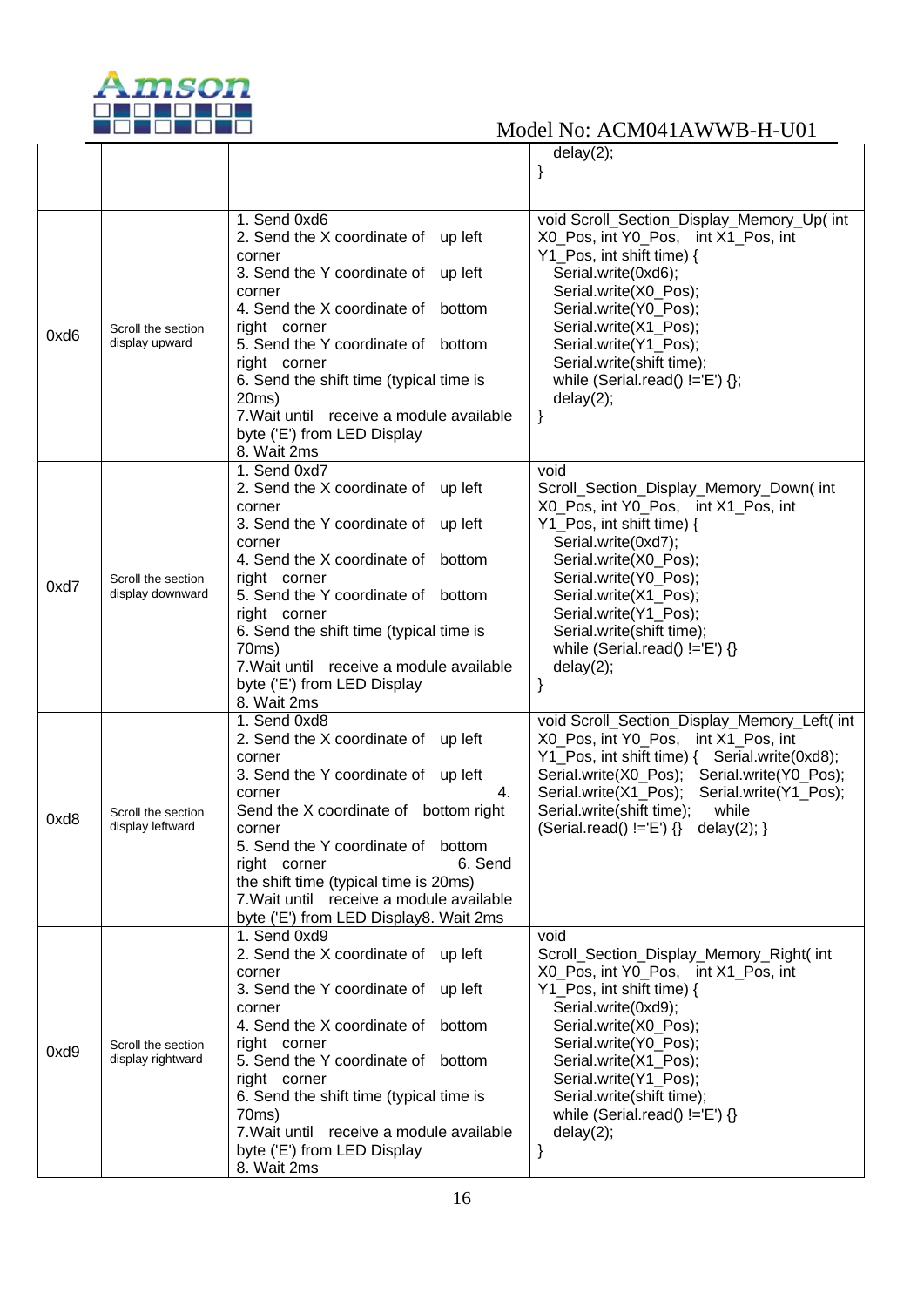

| 0xed | Turn Backlight<br>on/off                                                  | 1. Send 0xed<br>2. Send backlight on/off mode<br>3. Wait until receive a module available<br>byte ('E') from LED Display<br>4. Wait 2ms            | void Turn Backlight on/off {<br>Serial.write(0xed);<br>Serial.write(mode);<br>while (Serial.read() $!=$ 'E') {}<br>delay(2);                        |
|------|---------------------------------------------------------------------------|----------------------------------------------------------------------------------------------------------------------------------------------------|-----------------------------------------------------------------------------------------------------------------------------------------------------|
| 0xf0 | Turn display Off                                                          | 1. Send 0xf0<br>2. Wait until receive a module available<br>byte ('E') from LED Display<br>3. Wait 2ms                                             | void Display_Off(void) {<br>Serial.write(0xf0);<br>while (Serial.read() $!=$ 'E') {}                                                                |
| 0xf1 | Turn display On                                                           | 1. Send 0xf1<br>2. Wait until receive a module available<br>byte ('E') from LED Display<br>3. Wait 2ms                                             | void Display_On(void) {<br>Serial.write(0xf1);<br>while (Serial.read() $!=E'$ ) {}<br>delay(2);                                                     |
| 0xf2 | Set the brightness<br>of the LED Display                                  | 1. Send 0xf2<br>2. Send the level of brightness $(0-11)$<br>3. Wait until receive a module available<br>byte ('E') from LED Display<br>4. Wait 2ms | void Set_Display_Brightness(int brightness) {<br>Serial.write(0xf2);<br>Serial.write(brightness);<br>while (Serial.read() $!=$ 'E') {}<br>delay(2); |
| 0xf3 | Inverse image                                                             | 1. Send 0xf3<br>2. Wait until receive a module available<br>byte ('E') from LED Display<br>3. Wait 2ms                                             | void Inverse_Image(void) {<br>Serial.write(0xf3);<br>while (Serial.read() $!=$ 'E') {}<br>delay(2);                                                 |
| 0xf6 | Change Instruction<br>mode<br>(0 for Hex<br>Command, 1 for AT<br>Command) | 1. Send 0xf6<br>2. Send instruction mode<br>3. Wait until receive a module available<br>byte ('E') from LED Display<br>4. Wait 2ms                 | int Change_Display_Mode(int mode) {<br>Serial.write(0xf6);<br>Serial.write(1);<br>while (Serial.read() $!=$ 'E') {}<br>delay(2);                    |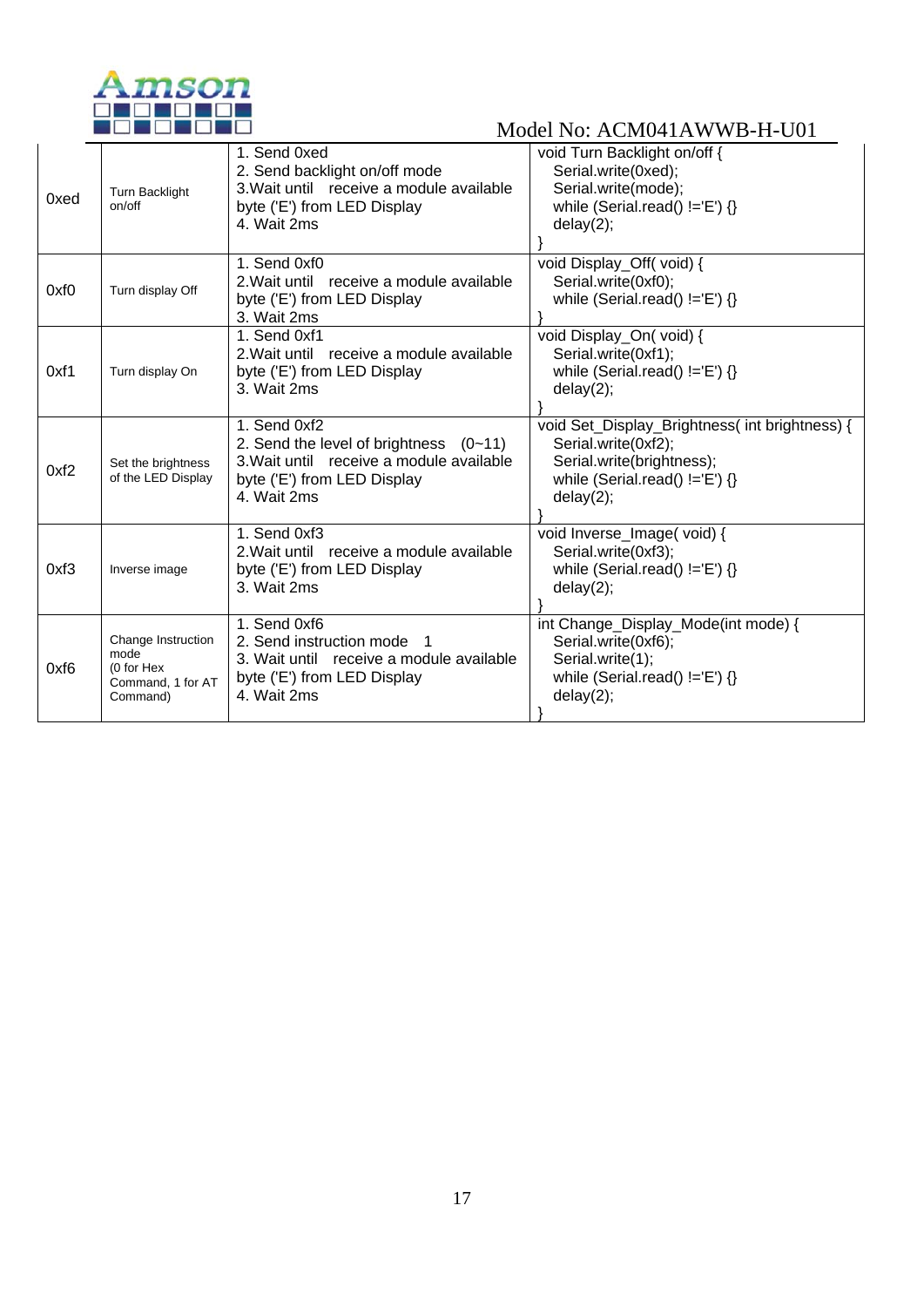

#### **ASCII code of 5X7 fonts and 8X16 fonts**

| Hex<br>Symbol<br>Hex<br>Symbol<br>Hex<br>0x20<br>0x40<br>@<br>0x60<br>A<br>Ţ<br>0x41<br>0x61<br>0x21<br>Ħ<br>B<br>0x42<br>0x62<br>0x22<br>C<br>0x23<br>0x43<br>0x63<br>#<br>\$<br>0x44<br>0x24<br>D<br>0x64<br>Ė<br>$\%$<br>0x25<br>0x45<br>0x65<br>F<br>0x26<br>&<br>0x46<br>0x66<br>G<br>0x47<br>0x67<br>0x27 | Symbol<br>a<br>b<br>$\mathbf{C}$<br>d<br>e<br>$\mathsf{f}$ |
|-----------------------------------------------------------------------------------------------------------------------------------------------------------------------------------------------------------------------------------------------------------------------------------------------------------------|------------------------------------------------------------|
|                                                                                                                                                                                                                                                                                                                 |                                                            |
|                                                                                                                                                                                                                                                                                                                 |                                                            |
|                                                                                                                                                                                                                                                                                                                 |                                                            |
|                                                                                                                                                                                                                                                                                                                 |                                                            |
|                                                                                                                                                                                                                                                                                                                 |                                                            |
|                                                                                                                                                                                                                                                                                                                 |                                                            |
|                                                                                                                                                                                                                                                                                                                 |                                                            |
|                                                                                                                                                                                                                                                                                                                 |                                                            |
|                                                                                                                                                                                                                                                                                                                 | g                                                          |
| H<br>0x48<br>0x68<br>0x28                                                                                                                                                                                                                                                                                       | h                                                          |
| $\mathsf{I}$<br>0x29<br>0x49<br>0x69                                                                                                                                                                                                                                                                            | i                                                          |
| $\star$<br>J<br>0x6a<br>0x2a<br>0x4a                                                                                                                                                                                                                                                                            |                                                            |
| Κ<br>0x2b<br>0x4b<br>0x6b<br>+                                                                                                                                                                                                                                                                                  | k                                                          |
| L<br>0x2c<br>0x4c<br>0x6c<br>,                                                                                                                                                                                                                                                                                  | I                                                          |
| M<br>0x2d<br>0x4d<br>0x6d<br>-                                                                                                                                                                                                                                                                                  | m                                                          |
| 0x4e<br>N<br>0x2e<br>0x6e                                                                                                                                                                                                                                                                                       | n                                                          |
| O<br>0x2f<br>0x4f<br>0x6f                                                                                                                                                                                                                                                                                       | $\mathsf{o}$                                               |
| P<br>0x30<br>0x50<br>0x70<br>0                                                                                                                                                                                                                                                                                  | р                                                          |
| 1<br>0x31<br>0x51<br>Q<br>0x71                                                                                                                                                                                                                                                                                  | q                                                          |
| $\overline{2}$<br>$\mathsf R$<br>0x32<br>0x52<br>0x72                                                                                                                                                                                                                                                           | $\mathsf{r}$                                               |
| S<br>3<br>0x33<br>0x53<br>0x73                                                                                                                                                                                                                                                                                  | S                                                          |
| T<br>4<br>0x34<br>0x54<br>0x74                                                                                                                                                                                                                                                                                  | $\mathfrak{t}$                                             |
| 5<br>Ù<br>0x35<br>0x55<br>0x75                                                                                                                                                                                                                                                                                  | u                                                          |
| V<br>6<br>0x36<br>0x56<br>0x76                                                                                                                                                                                                                                                                                  | v                                                          |
| $\overline{7}$<br>W<br>0x37<br>0x77<br>0x57                                                                                                                                                                                                                                                                     | W                                                          |
| Χ<br>0x38<br>8<br>0x58<br>0x78                                                                                                                                                                                                                                                                                  | X                                                          |
| Ý<br>9<br>0x59<br>0x79<br>0x39                                                                                                                                                                                                                                                                                  | У                                                          |
| ł<br>Z<br>0x3a<br>0x5a<br>0x7a                                                                                                                                                                                                                                                                                  | Z                                                          |
| $\vdots$<br>l<br>0x7a<br>0x3b<br>0x5b                                                                                                                                                                                                                                                                           | $\{$                                                       |
| ١<br>0x3c<br>0x5c<br>0x7a<br><                                                                                                                                                                                                                                                                                  |                                                            |
| 0x3d<br>0x5d<br>0x7a<br>$=$                                                                                                                                                                                                                                                                                     |                                                            |
| Λ<br>0x3e<br>0x5e<br>0x7a<br>$\geq$                                                                                                                                                                                                                                                                             |                                                            |
| $\overline{\mathcal{C}}$<br>0x3f<br>0x5f<br>0x7a                                                                                                                                                                                                                                                                | <-                                                         |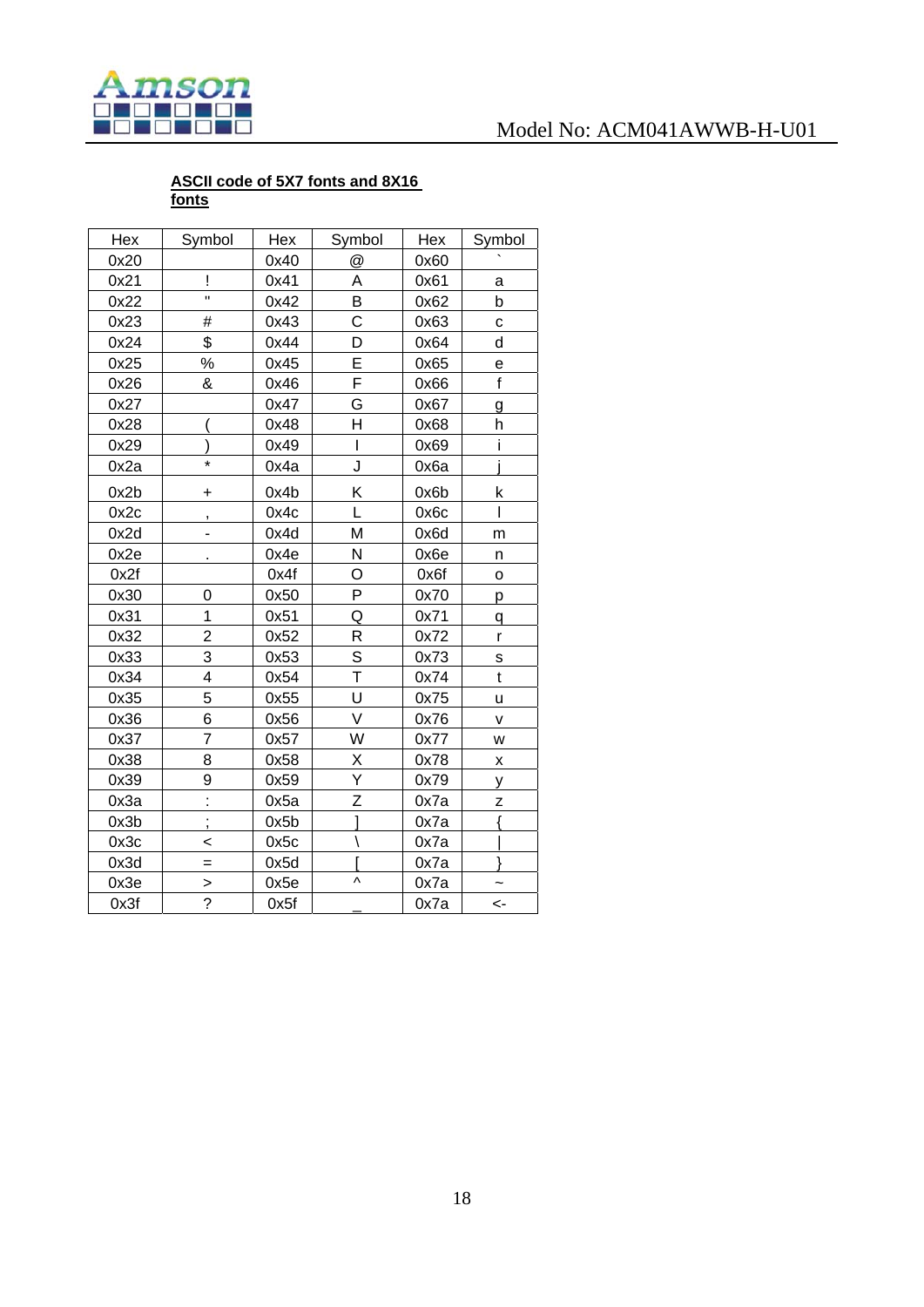

#### **ASCII code of 16X16 fonts**

| Hex  | Symbol |
|------|--------|
| 0x30 | 0      |
| 0x31 |        |
| 0x32 | 2      |
| 0x33 | 3      |
| 0x34 | 4      |
| 0x35 | 5      |
| 0x36 | 6      |
| 0x37 | 7      |
| 0x38 | 8      |
| 0x39 | g      |

#### **No. of 8X8 pattern**

| No.            | Symbol         |
|----------------|----------------|
| 0              | 0              |
| 1              | 1              |
|                | $\overline{2}$ |
| $\frac{2}{3}$  | $\overline{3}$ |
| 4              | 4              |
| $\overline{5}$ | $\overline{5}$ |
| $\overline{6}$ | 6              |
| 7              | 7              |
| 8              | 8              |
| 9              | 9              |

#### **No. of 32X32 pattern**

| <u>No.</u>                                        | Symbol                                 |
|---------------------------------------------------|----------------------------------------|
| 0                                                 | 0                                      |
| $\overline{1}$                                    | 1                                      |
|                                                   |                                        |
|                                                   | $\frac{2}{3}$                          |
| $\begin{array}{c c}\n2 & 3 \\ 4 & 5\n\end{array}$ | $\frac{4}{5}$                          |
|                                                   |                                        |
| $\frac{6}{7}$                                     | $\overline{6}$                         |
|                                                   | $\overline{7}$                         |
| $\overline{8}$                                    | 8                                      |
| 9                                                 | 9                                      |
| 10                                                |                                        |
| 11                                                | $\frac{\partial}{\partial \mathbf{F}}$ |
| 12                                                |                                        |

## Model No: ACM041AWWB-H-U01

#### **No. of 8X16 pattern**

| No.            | Symbol         |
|----------------|----------------|
| 0              | 0              |
| 1              | 1              |
|                |                |
| $\frac{2}{3}$  | $\frac{2}{3}$  |
| $\frac{1}{4}$  | 4              |
| $\overline{5}$ | 5              |
| $\overline{6}$ | $\overline{6}$ |
| $\overline{7}$ | $\overline{7}$ |
| 8              | 8              |
| $\overline{9}$ | 9              |
|                |                |

#### **No. of 16X16 pattern**

| No.                         | Symbol                      |
|-----------------------------|-----------------------------|
| 0                           | 0                           |
| 1                           | 1                           |
|                             |                             |
| $\frac{2}{3}$ $\frac{4}{5}$ | $\frac{2}{3}$ $\frac{4}{5}$ |
|                             |                             |
|                             |                             |
| 6                           | 6                           |
| $\overline{7}$              | 7                           |
| <u>8</u>                    | <u>8</u>                    |
| $\overline{9}$              | 9                           |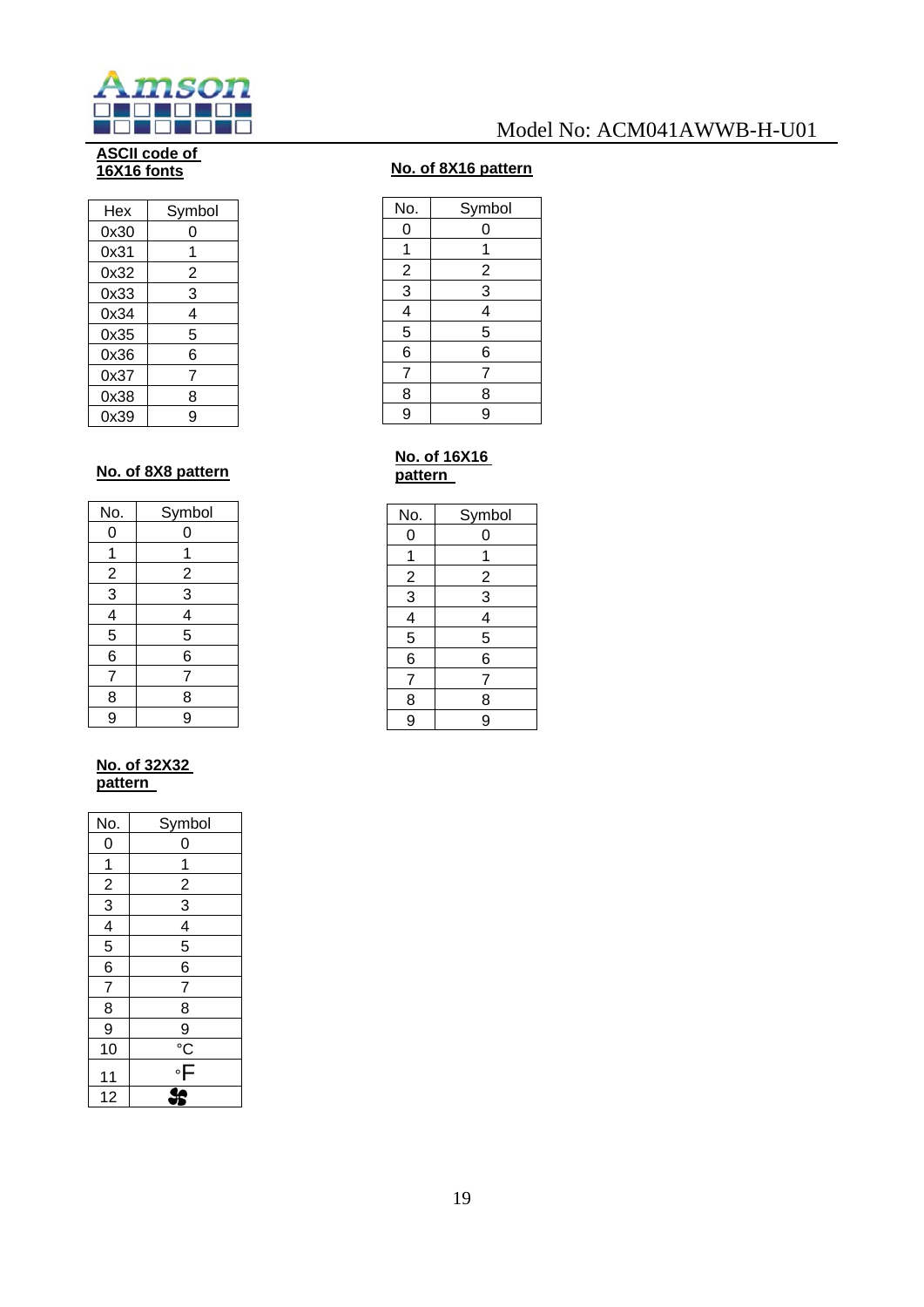

# **HANDLING PRECAUTION**

## **1. Mounting Method**

The panel of the LCD Module consists of two thin glass plates with polarizes which easily get damaged since the Module is fixed by utilizing fitting holes in the printed circuit board. Extreme care should be taken when handling the LCD Modules.

### **2. Caution of LCD handling & cleaning**

When cleaning the display surface, use soft cloth with solvent (recommended below) and Wipe lightly.

-Isopropyl alcohol

-Ethyl alcohol

-Trichlorotriflorothane

Do not wipe the display surface with dry or hard materials that will damage the polarize surface.

Do not use the following solvent:

-Water

-Kettle

-Aromatics.

### **3. Caution against static charge**

The LCD Module use C-MOSLSI drivers, so we recommend end that you connect any unused input terminal to VDD or VSS, do not input any signals before power is turned on. And ground your body, Work/assembly table. And assembly equipment to protect against static electricity.

### **4. Packaging**

-Modules use LCD elements, and must be treated as such. Avoid in tense shock and falls from a height.

-To prevent modules from degradation. Do not operate or store them exposed directly to sunshine or high temperature/humidity.

### **5. Caution for operation**

-It is indispensable to drive LCD's with in the specified voltage limit since the higher voltage than the limit shorten LCD life.

An electrochemical reaction due to direct current causes LCD deterioration, Avoid the use of